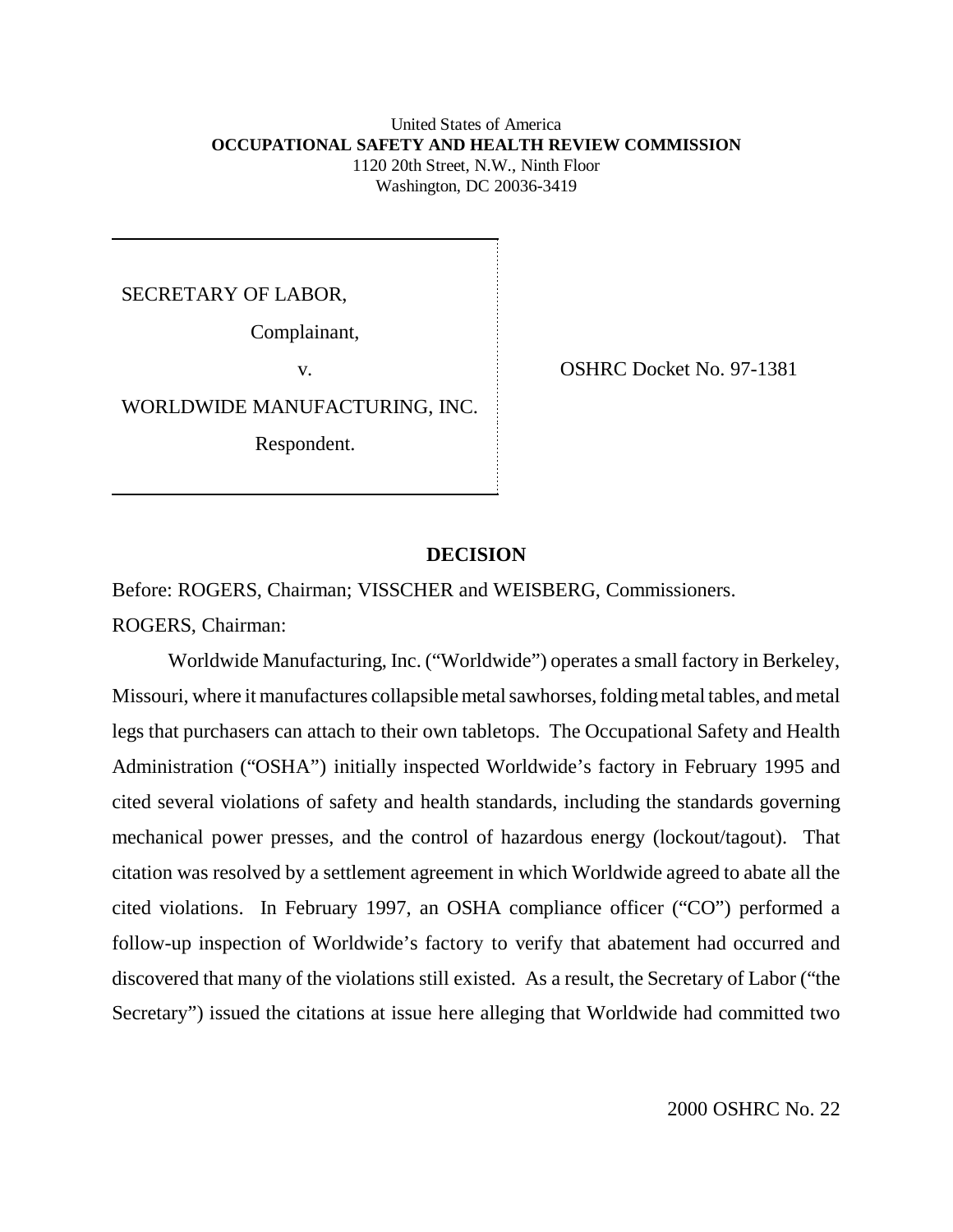serious and seven repeated violations of safety and health standards issued under the Occupational Safety and Health Act of 1970, 29 U.S.C. §§ 651-678 ("the Act").

I agree with my colleagues to affirm the decision of the administrative law judge. The judge's findings of serious, willful, and repeated violations are fully supported by the record. I adopt the factual findings and legal conclusions contained in his decision, attached hereto. I find, however, that the judge erred in assessing unreasonably low penalties for Worldwide's willful violations of items 1a-d, 2, 3, and 4 of Citation 2.

In item 1 of citation 2, the Secretary alleged repeated violations of four subsections of the standard governing the control of hazardous energy ("lockout/tagout," or "LOTO"). The Secretary grouped the four violations and initially proposed a single penalty of \$10,000. In the complaint, the Secretary amended the citation to allege in the alternative that these violations were willful as well as repeat violations. The compliance officer testified that if the violation had originally been cited as willful, the penalty proposed would have been \$22,000. The administrative law judge found willful violations of all four sections of the standard and assessed a penalty of \$7,000. I do not find this amount to be appropriate for the willful violations here.

The Act requires a mandatory minimum penalty of \$5,000 for a willful violation, with a maximum of \$70,000. In determining what penalty is appropriate for a violation, section 17(j) of the Act, 29 U.S.C. § 666(j), requires the Commission to consider the size of the employer, the gravity of the violation, the good faith of the employer, and the employer's history of previous violations. Here, only size mitigates in favor of Worldwide. The gravity of these four violations is somewhat high in light of the nature of an injury that would likely result from violations of the LOTO standard. In addition, Worldwide had a history of prior violations of the Act, including violations of the standards cited here. Any abatement measures taken by the company came too late to be given credit as demonstrating good faith here. On the other hand, Worldwide is a very small company, with a maximum of 24 employees. After considering the factors set out in section 17(j), I find a penalty of \$14,000 to be appropriate.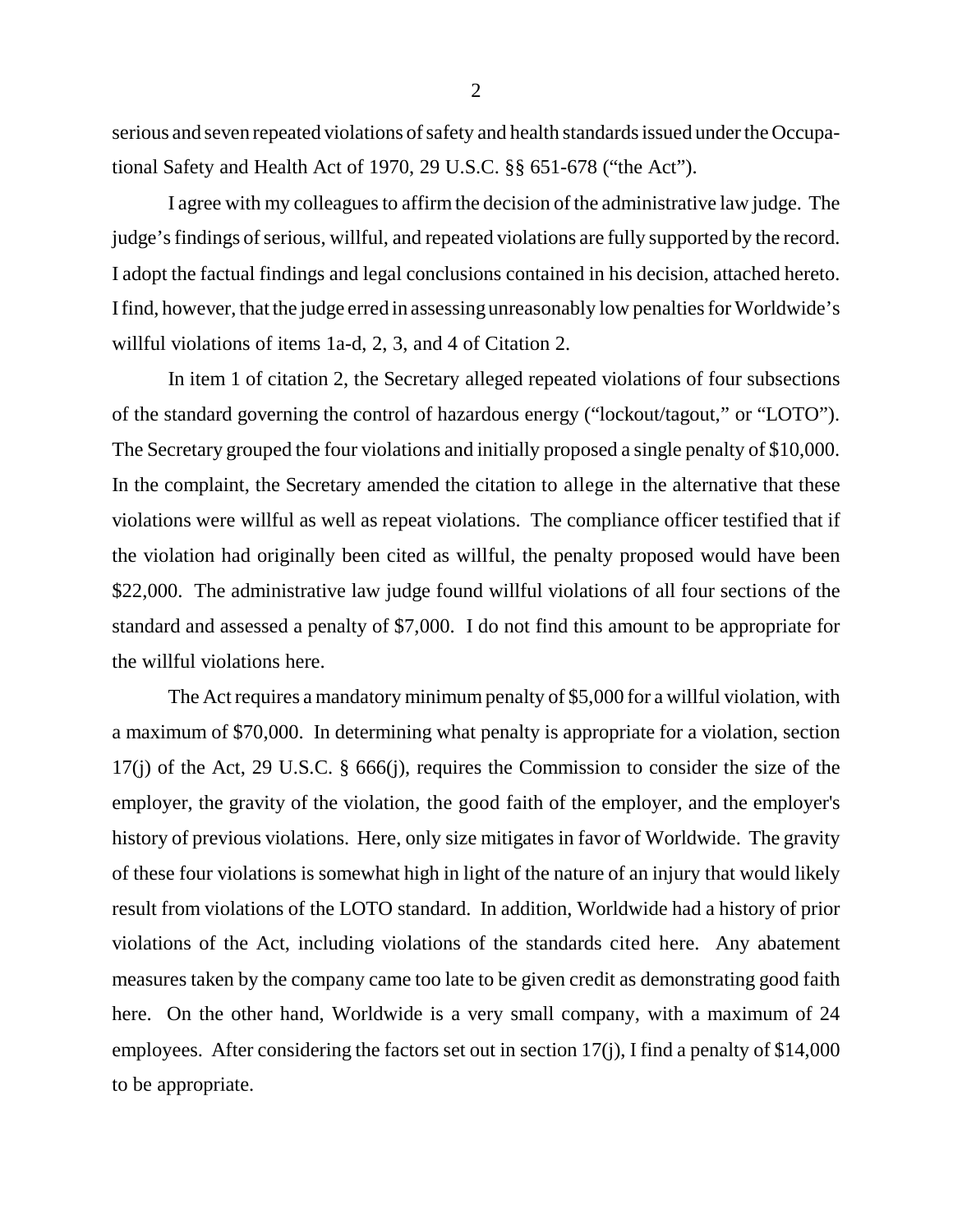Item 2 of citation 2 alleged that Worldwide had committed a repeated violation of the standard at 29 C.F.R. § 1910.217(b)(8)(i) by failing to have switches that could be locked in the "off" position, proposing a penalty of \$10,000. That allegation was amended in the complaint to plead in the alternative that the violation was willful or repeated. The compliance officer testified that a penalty of \$22,000 would have been proposed if the violation had initially been cited as willful. The judge found a willful violation and assessed a penalty of \$5,000, the minimum permitted under the Act for a willful violation. I believe that this violation warrants a penalty greater than the minimum. Having weighed the four statutory 17(j) factors, I find a penalty of \$10,000 to be appropriate for this violation.

As amended, item 3 of citation 2 alleged in the alternative willful or repeated violation of 29 C.F.R. § 1910.217(b)(8)(iii) for failure to have an automatic disconnect or "positive off" switch on the power presses so that, in the event of a power failure, the machines would have to be restarted when the power came back on instead of automatically resuming operation. The judge found a willful violation. As with the previous item, the Secretary originally proposed a penalty of \$10,000 in the citation, amended the citation to willful, and presented testimony at the hearing that the proposed penalty would have been \$22,000 if the violation had initially been cited as willful. The judge again assessed the minimum penalty of \$5,000 for a willful violation under the Act. Here, too, I believe that the minimum penalty is not appropriate. I have considered the evidence relating to the factors set out in section 17(j) and deem a penalty of \$10,000 to be appropriate for this violation.

As amended in the complaint, item 4 of citation 2 alleged in the alternative that Worldwide had committed a willful or repeated violation of the standard at 29 C.F.R. § 1910.217(c)(2)(i)(a) because the guards on Worldwide's presses did not prevent employees from putting their hands into the point of operation of the machines. The Secretary's initial proposed penalty was \$10,000 for a repeated violation, but, according to the compliance officer, the penalty proposed for a willful violation would have been \$22,000. The administrative law judge found that the Secretary had proved a willful violation but assessed a penalty of only \$8,000.

3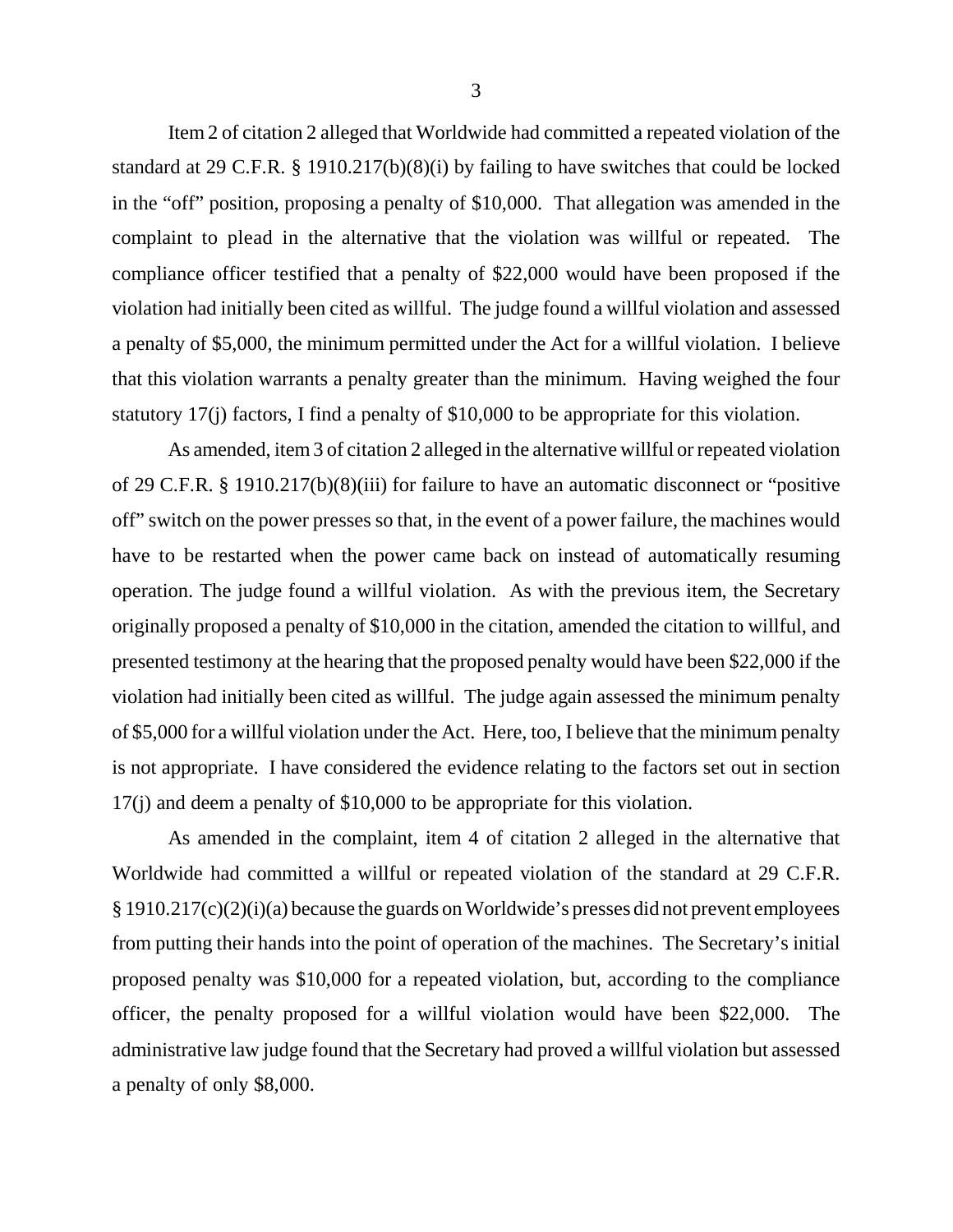After reviewing the record, I find that the penalty assessed for this item was inadequate. Worldwide made a conscious decision not to use the guards. Even though Worldwide had experienced serious injuries on the presses, including one after an earlier citation, it did not use the guards during normal operation of the machines but saved them for visits from its insurance company and OSHA. This attitude of sacrificing employee safety for the sake of production is completely contrary to the intent of the Act and warrants a more severe penalty than the judge assessed. Having considered the evidence in the record in light of the four statutory penalty factors, I find a penalty of \$16,000 to be appropriate.

Finally, I agree that the judge did not abuse his discretion in denying the Secretary's motion to amend the complaint. The Secretary moved at the end of her case to amend item 1 of citation 1 from serious to willful. Worldwide objected, claiming that it would be prejudiced<sup>1</sup> because it was not prepared to try the new issue the amendment would introduce.<sup>2</sup> The judge decided to defer ruling on the motion, ultimately denying it in his decision. A judge's ruling on a motion to amend will be upheld unless it was an abuse of discretion.3 *Bland Constr. Co.*, 15 BNA OSHC 1031, 1041, 1991-93 CCH OSHD ¶ 29,325, p. 39,401 (No. 87-992, 1991).

<sup>1</sup> Prejudice in this context means a lack of opportunity to prepare to meet the unpleaded issue. *George Campbell Painting Co.*, 18 BNA OSHC 1929, 1931, 199 CCH OSHD ¶ 31,935, p. 47,387 (No. 94-3121, 1999) (quoting 6A Wright, Miller, *et al.*, *Federal Practice and Procedure*).

<sup>&</sup>lt;sup>2</sup>An amendment to allege a willful violation would have placed new facts in issue because proof that a violation was willful requires more than the simple showing of knowledge required to establish other violations; a willful violation is distinguished by an employer's heightened awareness of the illegality of its conduct and by a conscious disregard of the law or plain indifference for its employees' safety and health. *Falcon Steel Co.*, 16 BNA OSHC 1179, 1181, 1993-95 CCH OSHD ¶ 30,059, p. 41,330 (No. 89-2883, 1993).

 $3$ Abuse of discretion occurs when a judge's decision is clearly unreasonable, arbitrary, or fanciful, when the decision is based on erroneous conclusions of law, when the judge's findings of fact are clearly erroneous, or when the record contains no evidence on which the judge rationally could have based his decision. *Sealtite Corp.*, 15 BNA OSHC 1130, 1134 n.7, 1991-93 CCH OSHD ¶ 29,398, pp. 39,582-83 n.7 (No. 88-1431, 1991).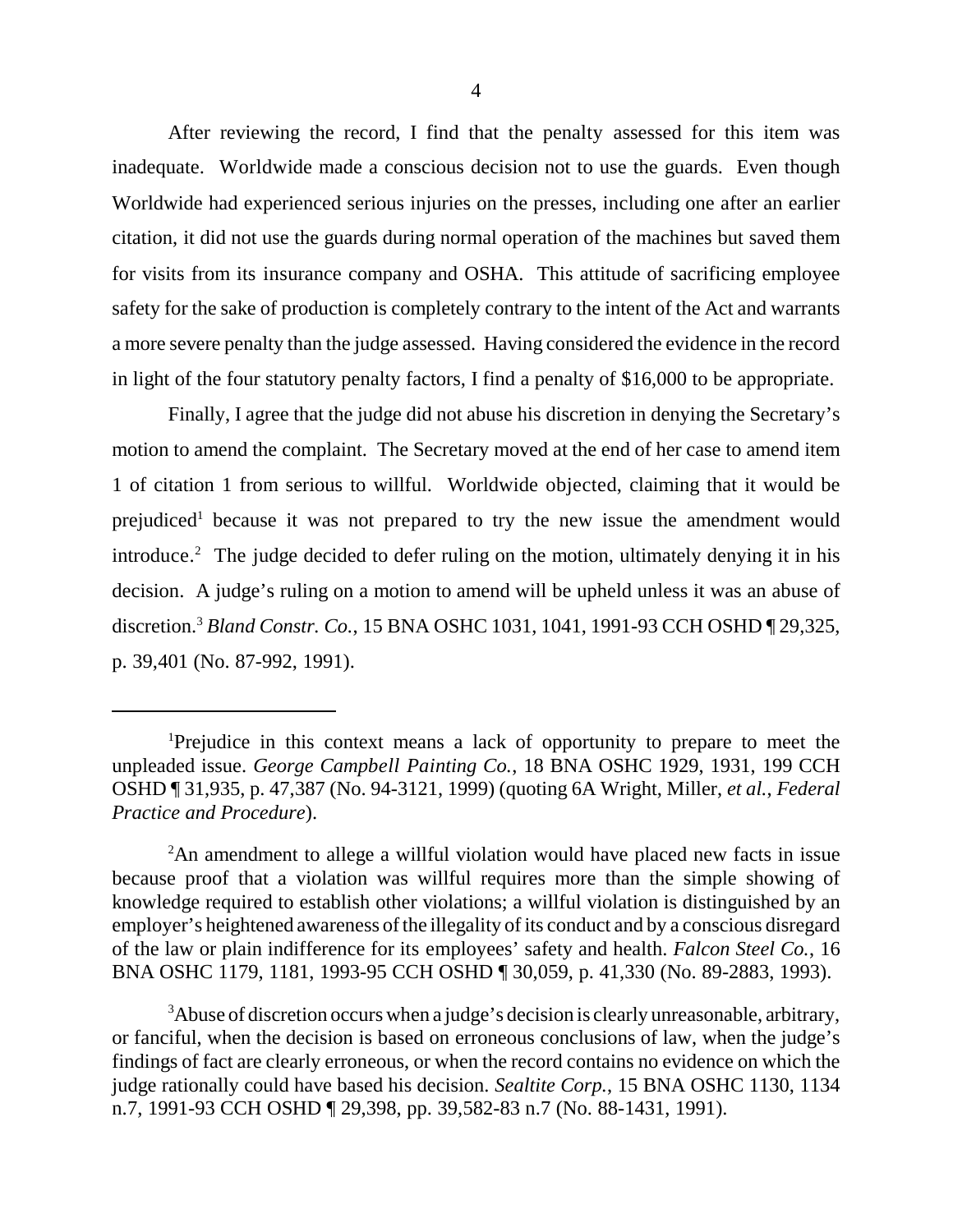Under Rule 15(b) of the Federal Rules of Civil Procedure, a court shall freely allow amendment of the pleadings during trial unless the objecting party would be prejudiced by the amendment. Here, the judge denied the Secretary's motion to amend without affording Worldwide's counsel additional time to investigate and prepare a defense to the new allegations and without stating the basis of his decision at the hearing. While the judge's handling of the motion represents a departure from recommended practice,<sup>4</sup> the judge did not abuse his discretion. First, the Secretary did not justify the lateness of her motion. Second, there are indications that the motion could have been made earlier so as to avoid potential prejudice. Under these circumstances, I find that there was no abuse of discretion.

For the reasons stated above, I adopt the judge's factual findings and legal conclusions. I find that a combined penalty of \$14,000 is appropriate for Worldwide's willful violations of the lockout/tagout standards at 29 C.F.R. §§ 1910.147(c)(1), 1910.147(c)(4)(i), 1910.147(c)(5)(i), and 1910.147(c)(7)(i). Finally, I find that penalties of \$10,000, \$10,000, and \$16,000 are appropriate for Worldwide's willful violations of the mechanical power press standards at 29 C.F.R. §§ 1910.217(b)(8)(i), 1910.217(b)(8)(iii), and  $1910.217(c)(2)(i)(a)$ , respectively.

Dated: Chairman

Thomasina V. Rogers

<sup>&</sup>lt;sup>4</sup>The Commission has previously recommended to our judges that they inquire of counsel how long it would take to prepare on the new issues. *Jersey Steel Erectors*, 16 BNA OSHC 1162, 1167 n.7, 1993 CCH OSHD ¶ 39,041, p. 41,219 n.7 (No. 90-1307, 1993), *aff'd without published opinion*, 19 F.3d 643 (3d Cir. 1994).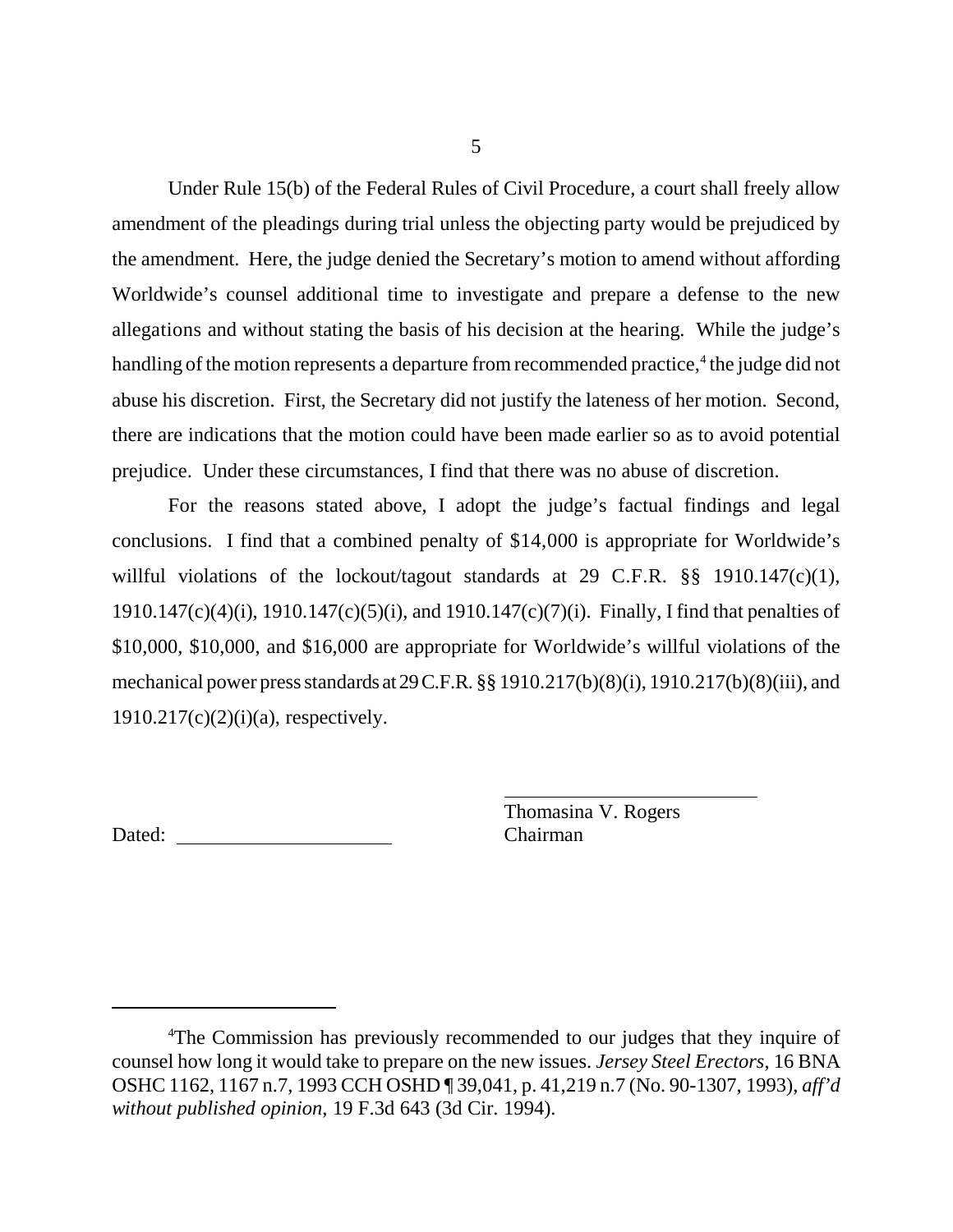WEISBERG, Commissioner, concurring:

I agree with the approach taken by my colleague, Commissioner Visscher, to simply affirm the judge's decision -- upholding the serious, willful and repeated violations found by the judge based on the record, and holding that the judge did not abuse his discretion by denying the Secretary's motion to amend the complaint made at the close of her case.

However, unlike my colleague, I would not affirm the judge's penalty recommendations for Worldwide's willful violations of items 1a-1d, 2, 3, and 4 of Citation 2,<sup>5</sup> because the judge clearly and unquestionably erred in this regard. The penalty issue was squarely presented in the Secretary's petition for review, it was specifically raised in the briefing order, and it was discussed by the parties in their briefs.

The Secretary had proposed a penalty of \$22,000 for each of these four items (the Secretary had grouped items 1a-d for penalty purposes). These violations were found by the judge to be willful as well as repeated. Many of these conditions had been cited during an inspection at this facility two years earlier, but the company had continued to refuse to comply with the standards or to correct the hazardous conditions. With respect to item 4, the employer had been cited in April 1995 for having no point of operation guards on mechanical power presses. At the time of the February 1997 inspection, while there were guards in place, they had openings large enough for an employee "to get into the point" and thus did not protect employee's hands or fingers from contact with the same hazardous conditions. The judge further found that these guards were only used during plant inspections by OSHA and insurance carriers so as to convey the appearance of compliance, but were removed at other times because they apparently slowed down production.

<sup>5</sup> Items 1a-1d involved the company's failure to comply with four subsections of the lockout/tagout standard over a prolonged period of time. Item 2 related to the company's failure to have power disconnect switches capable of being locked in the off position on its mechanical power presses. Item 3 involved the company's failure to have starters with disconnects on its mechanical presses. Item 4 related to the company's failure to have proper point of operation guards on mechanical power presses.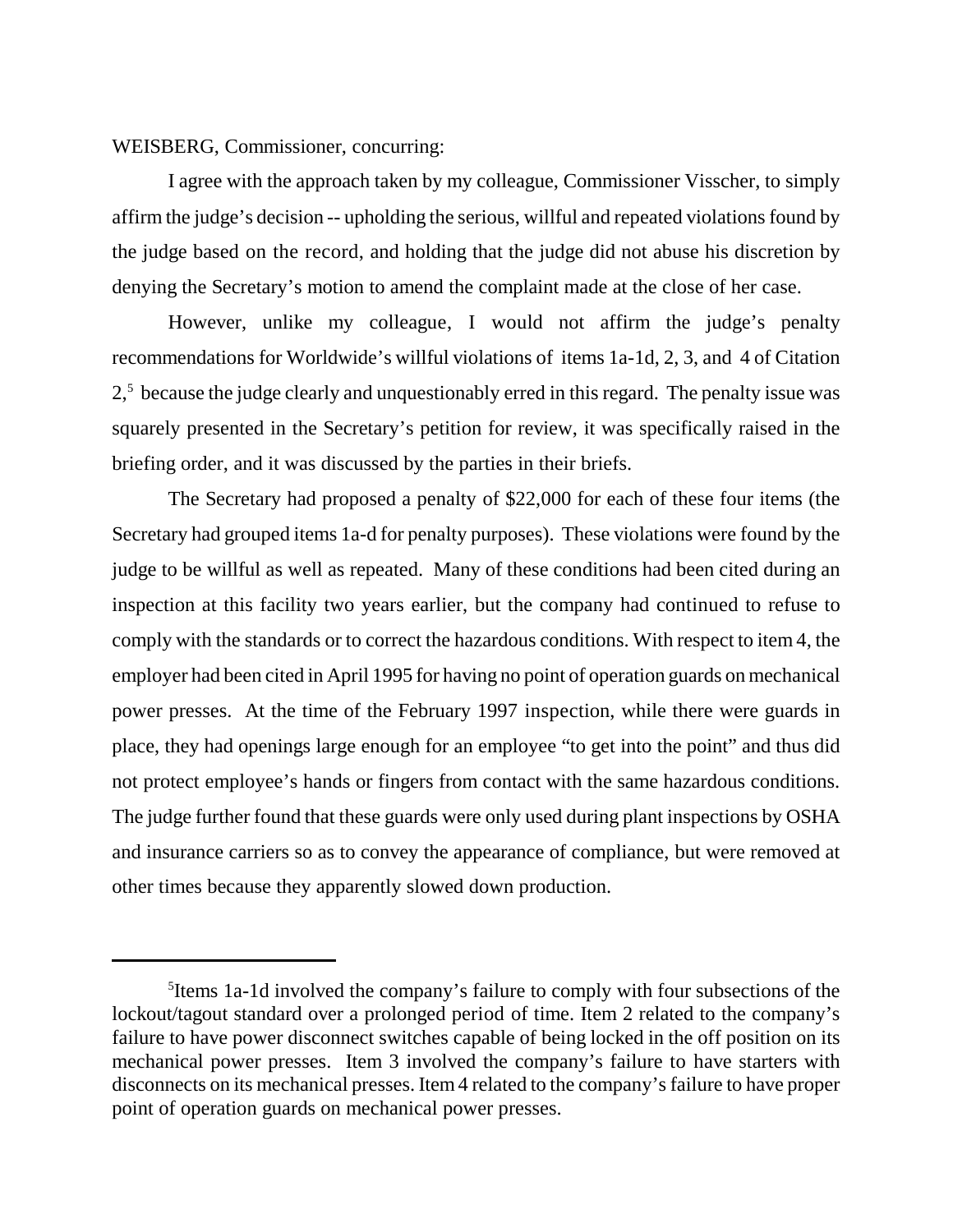Under section 17(j) of the Act, in determining the appropriate penalty the Commission must give due consideration to the size of the employer, the gravity of the violation, the good faith of the employer, and the history of previous violations. "These factors are not necessarily accorded equal weight; generally speaking, the gravity of a violation is the primary element in the penalty assessment." *J. A. Jones Constr.,* 15 BNA OSHC 2201, 2214, 1991-93 CCH OSHD ¶ 29,964, p. 41,033 (No. 87-2059, 1993). Applying these section 17(j) factors, the judge noted that Worldwide was a small employer with about 24 employees. The judge also found that the violations were of high gravity, that serious injury could result, that the employer had a history of previous violations, and there was no good faith. However, the judge, without explanation or reason, assessed penalties either at or just above the \$5000 statutory minimum required under the Act for a willful violation. Despite Worldwide's small size, the gravity of these violations in conjunction with Worldwide's history of previous violations and lack of any good faith simply does not add up to or equate with the statutory *minimum* penalty for these willful violations. Thus, the judge's penalty assessment is at odds with his own findings relating to the individual 17(j) factors, with three of the four factors, including the most important one, the gravity, warranting a much higher penalty. Accordingly, I join with Chairman Rogers in assessing higher penalties than those recommended by the judge for these willful violations.

> Stuart E. Weisberg **Commissioner**

ı

Dated: **Dates of the United States of the United States of the United States of the United States of the United States of the United States of the United States of the United States of the United States of the United State**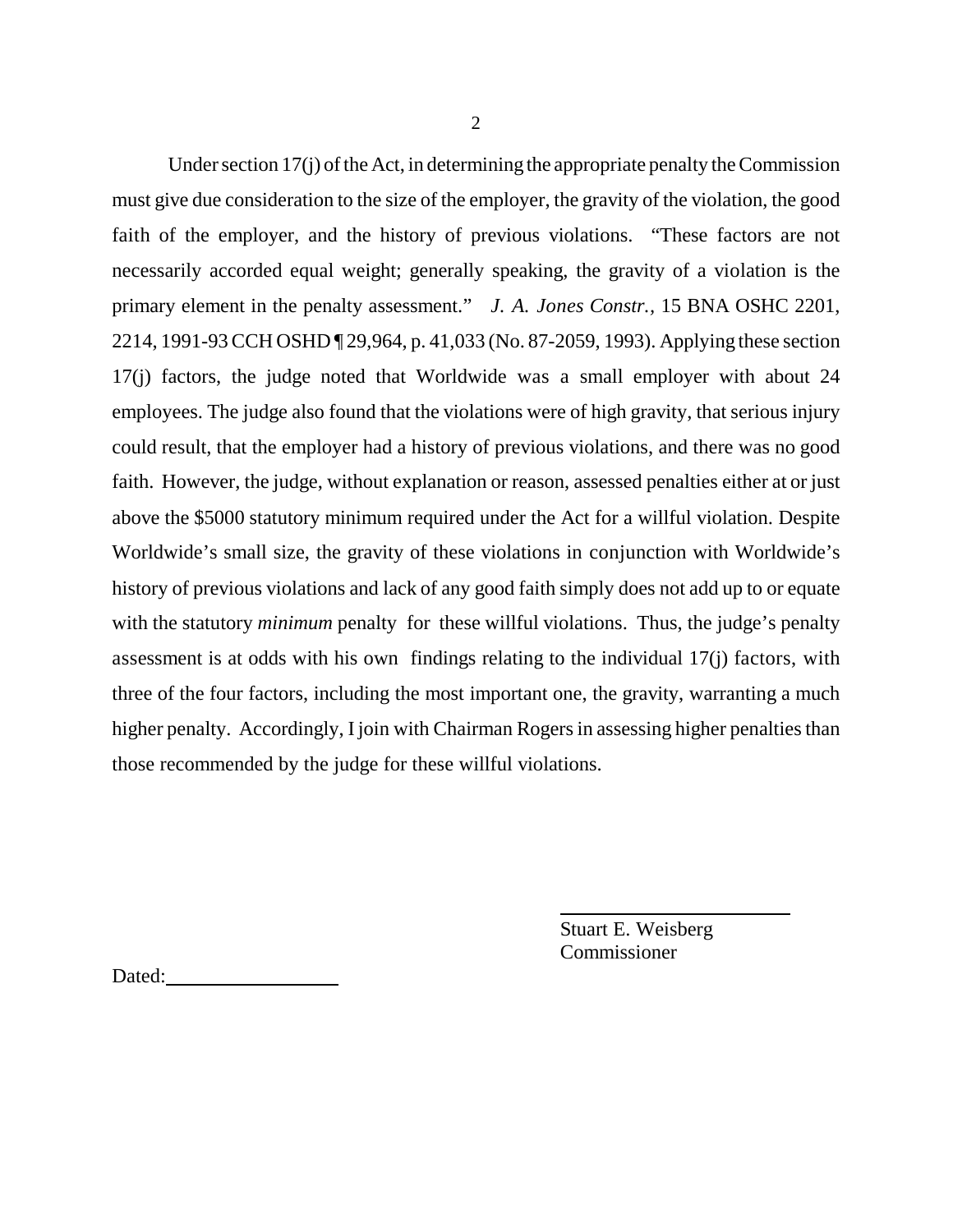VISSCHER, Commissioner, concurring:

Having reviewed the record, I would simply affirm the judge's decision.

 $\sqrt{s/}$ 

Gary L. Visscher Commissioner

Date: <u>August 1, 2000</u>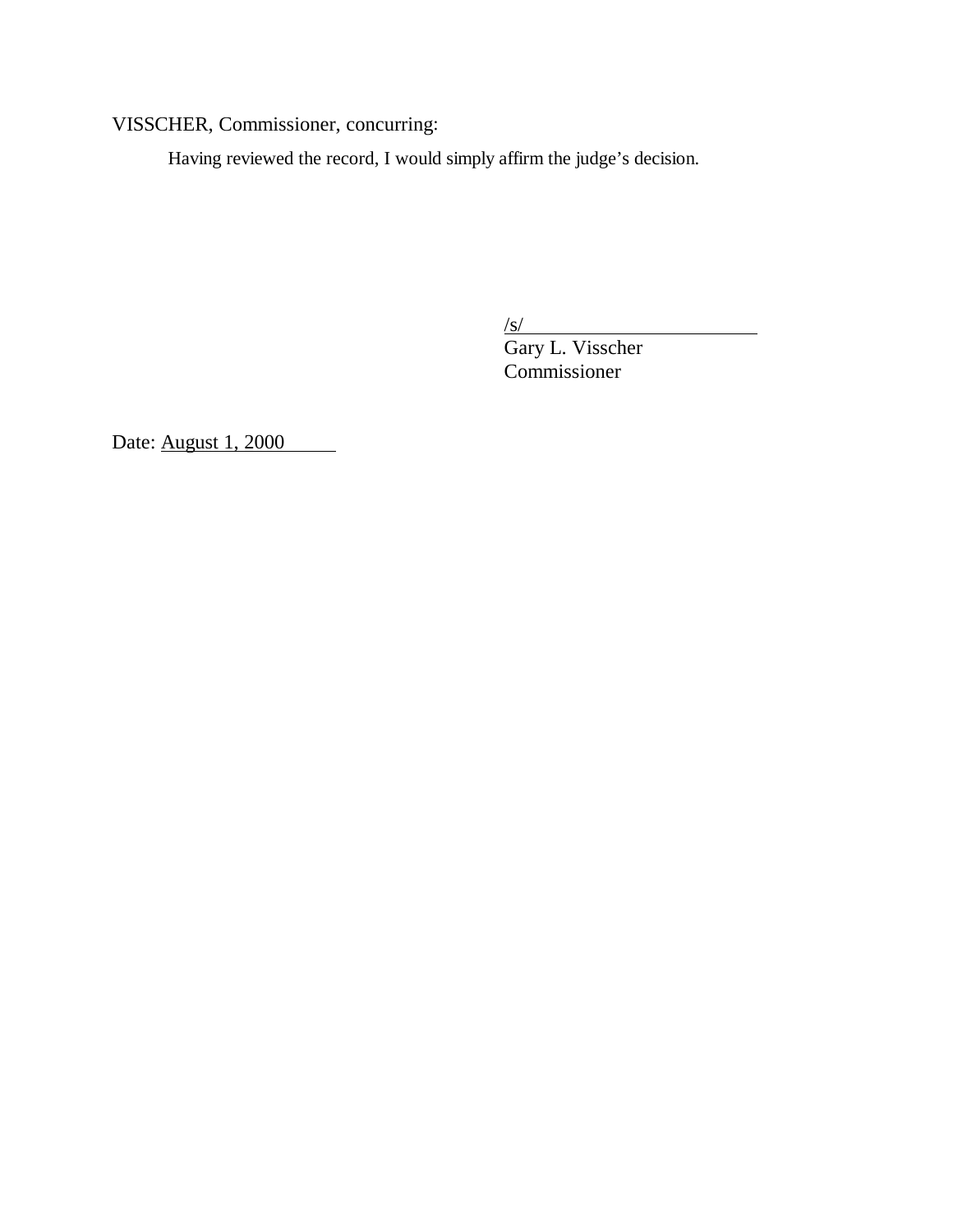Secretary of Labor, Complainant,

#### v. OSHRC Docket No. **97-1381**

# Worldwide Manufacturing, Inc., Respondent.

Appearances:

Elizabeth C. Lawrence, Esquire William R. Dorsey, Esquire Rachel Parsons, Esquire St. Louis, Missouri U. S. Department of Labor Kansas City, Missouri For Complainant

Office of the Solicitor For Respondent

Before: Administrative Law Judge Stephen J. Simko, Jr.

### **DECISION AND ORDER**

Worldwide Manufacturing, Inc. (Worldwide), is a corporation engaged in the manufacture of folding tables and metal sawhorses in Berkeley, Missouri. The Occupational Safety and Health Administration (OSHA) conducted an inspection at respondent's facility on February 21, 1997. As a result of this inspection, OSHA issued respondent three citations. Respondent filed a timely notice contesting these citations and proposed penalties. A hearing was held in St. Louis, Missouri, on April 23, 1998.

At the hearing, complainant moved to amend her citations as follows:

- 1. Amend Citation No. 1, item 1, a serious violation, to plead a willful violation in the first instance or in the alternative.
- 2. Amend Citation No. 2, item 4, to allege in the alternative a violation of 29 C.F.R. § 1910.217(c)(2)(i)(a).
- 3. Amend all repeat violations to allege willful violations and, in the alternative, repeat violations and, in the alternative, serious violations.

Complainant did not seek to amend Citation No. 1, item 1 to allege a willful violation or Citation No. 2, item 4 to allege a violation of another standard section until the conclusion of her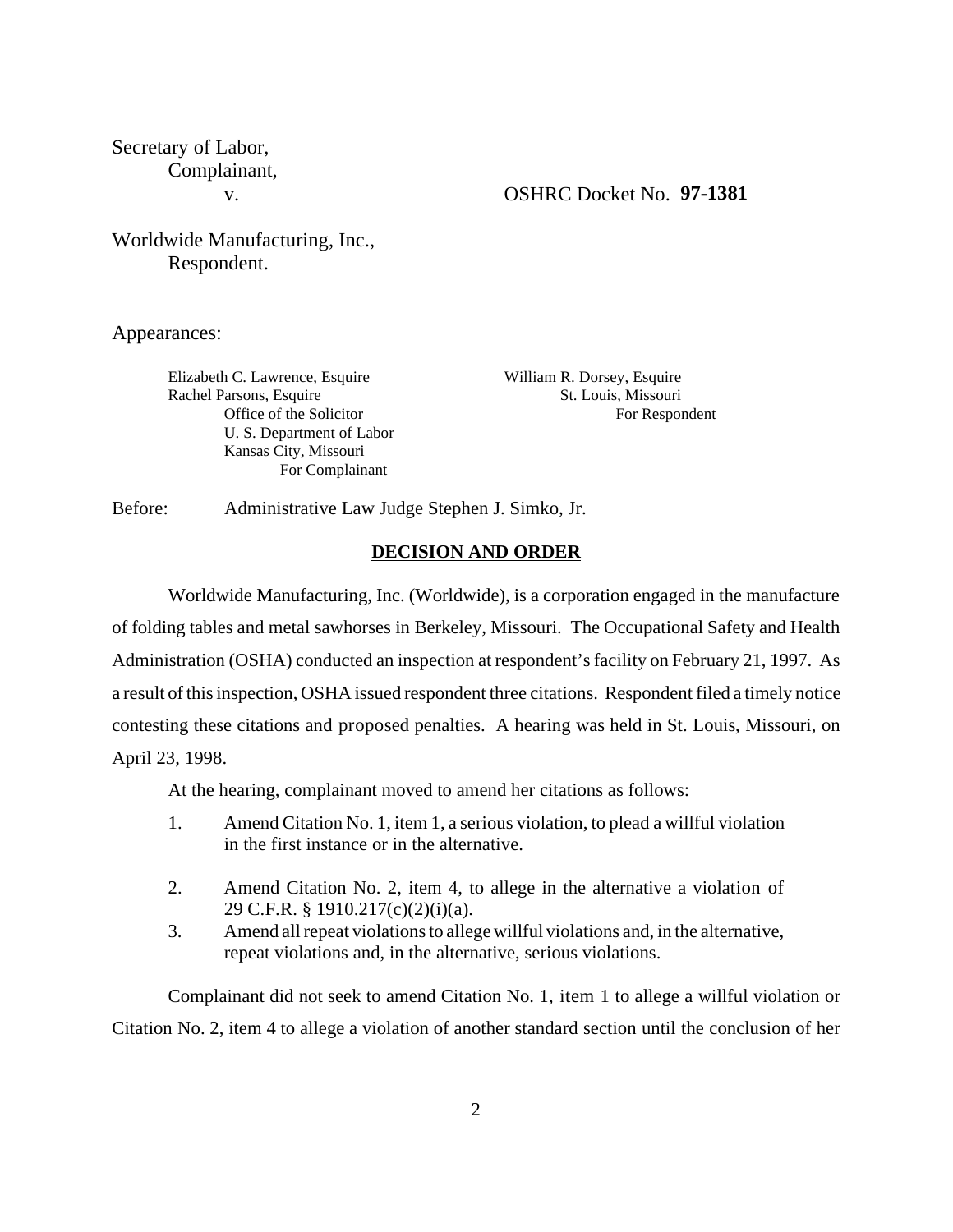case-in-chief at the hearing. To allow these amendments would be prejudicial to the respondent in the preparation of its defense. These motions are denied.

In her complaint, the Secretary alleged that the violations listed in Citation No. 2, items 1a-d, 2, 3 and 4 were repeat violations and, in the alternative, willful violations. She further alleged that these violations are serious if not found to be repeat or willful. In its answer, respondent denied that these violations were either repeat or willful.

Respondent received notice in the complaint of the Secretary's amendment to allege in the alternative repeat and willful violations of items 1-4 of Citation No. 2. Respondent acknowledged this notice by its answer denying that such violations were repeat or willful. Respondent was not prejudiced in its defense since the amendment was made in the complaint filed September 29, 1997, almost eight months before the hearing. Complainant's motion to amend all repeat items to allege willful violations and, in the alternative, repeat violations, and in the alternative, serious violations is granted.

#### Discussion

The Secretary has the burden of proving the violation:

In order to establish a violation of an occupational safety or health standard, the Secretary has the burden of proving: (a) the applicability of the cited standard, (b) the employer's noncompliance with the standard's terms, (c) employee access to the violative conditions, and (d) the employer's actual or constructive knowledge of the violation (*i.e.,* the employer either knew or, with the exercise of reasonable diligence could have known, of the violative conditions).

*Atlantic Battery Co.,* 16 BNA OSHA 2131, 2138 (No. 90-1747, 1994).

## Citation No. 1, Item 1 Alleged Violation of 29 C.F.R. § 1910.212(a)(3)(ii)

The Secretary in Citation No. 1, item 1, alleges that:

Point(s) of operation of machinery were not guarded to prevent employee(s) from having any part of their body in the danger zone(s) during operating cycle(s):

(a) In the riveting area, the Townsend riveters, Model 161 were not guarded at the point of operation. There are five Townsend riveter, three were being used on a daily basis, two are used on a part time basis. None of the five riveter have guards.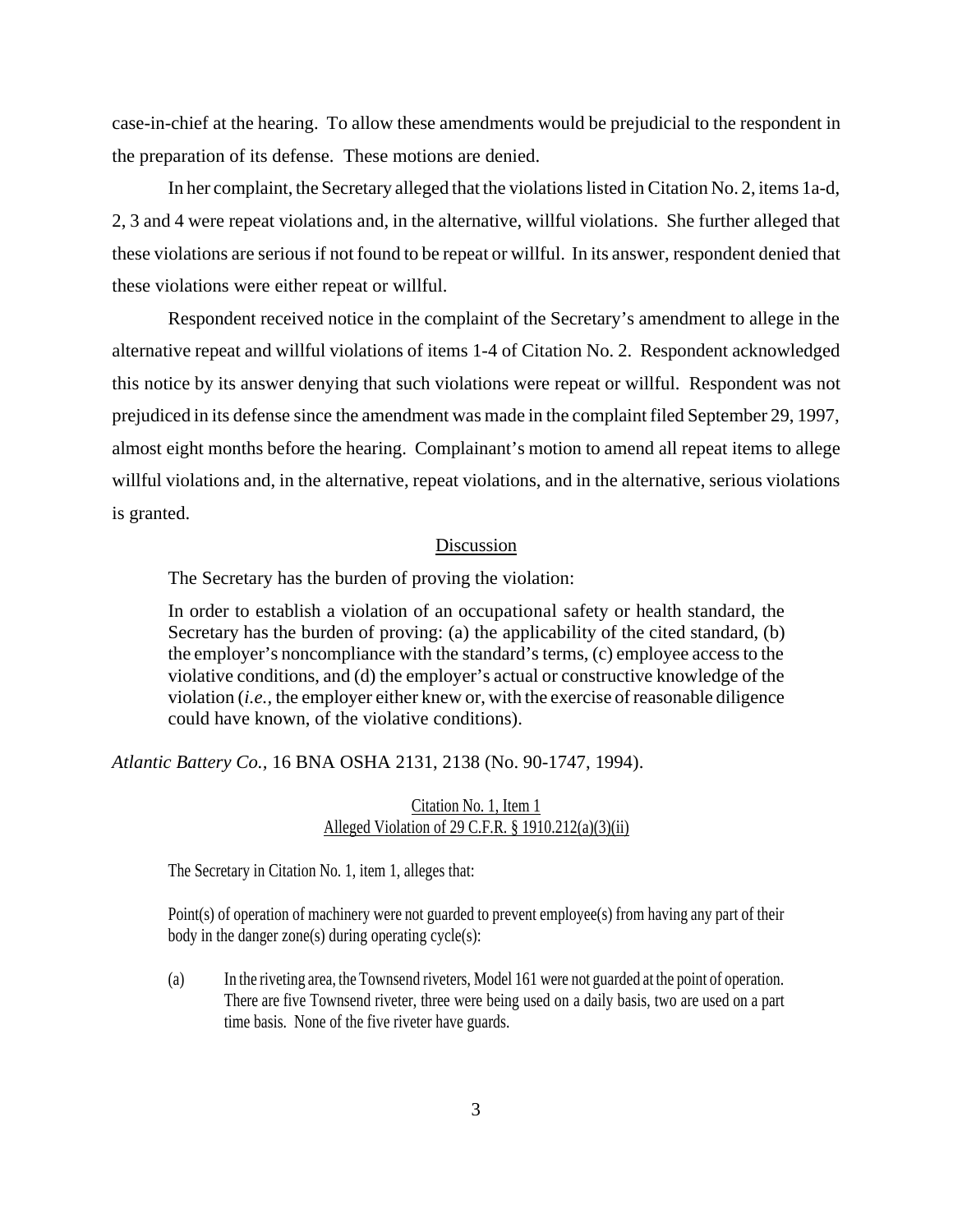This standard clearly applies to this operation. The riveters were not guarded for at least two years before the inspection. No efforts were made after the inspection to guard these machines. Prior to the inspection, at least two employees were seriously injured by the points of operation on these riveters. Raymond O'Brien, respondent's plant manager at the time of the inspection, testified that no riveters in this plant had point of operation guards at anytime during his employment from May 1995 through March 1998. Employee exposure to the unguarded points of operation on these riveters was observed during the inspection by the OSHA compliance officer. Charles Mull, respondent's vice president, admitted that riveter operators' hands are from 2 to 10 inches from the unguarded point of operation during normal riveting operations. Respondent violated 29 C.F.R. § 1910.212(a)(3). This violation was serious and could result in serious hand and finger injury including amputation.

## Citation No. 1, Item 2 Alleged Violation of 29 C.F.R.  $\S$  1910.305(g)(1))(iii)

The Secretary in Citation No. 1, item 2 alleges that:

Flexible cords and cables were used for purposes prohibited by subparagraphs (a) through (e) of this paragraph:

(a) Flexible cord sets (extension cords) were used as substitutes for the fixed wiring of the plant and to power various stationary equipment, such as, but not limited to, Chicago Rivet machines (five) which did not require frequent interchange, exposing the employees to hazards such as electrical fires.

Testimony of the Secretary's compliance officer established that flexible extension cords were used instead of fixed wiring to power Chicago Rivet machines which did not require frequent interchange or movement. Respondent's plant manager and vice-president admitted that flexible cords were used here. Employees worked in this area exposed to electric shock and fire hazards. While Mr. Mull claimed these machines were moved, he did not state which machines were moved or the frequency of such movement. Respondent violated 29 C.F.R. § 1910.305(g)(1)(iii). This was a serious violation that could result in electric shock or fire, causing serious injury or death.

> Citation No. 2, Item 1, (a-d) Alleged Violations of 29 C.F.R. §§ 1910.147(c)(1), 1910.147(c)(i), 1910.147(c)(5)(i), and 1910.147(c)(7)(i)

The Secretary in Citation No. 2, items 1a through 1d, alleges the following repeat violations:

Citation No. 2, Item 1a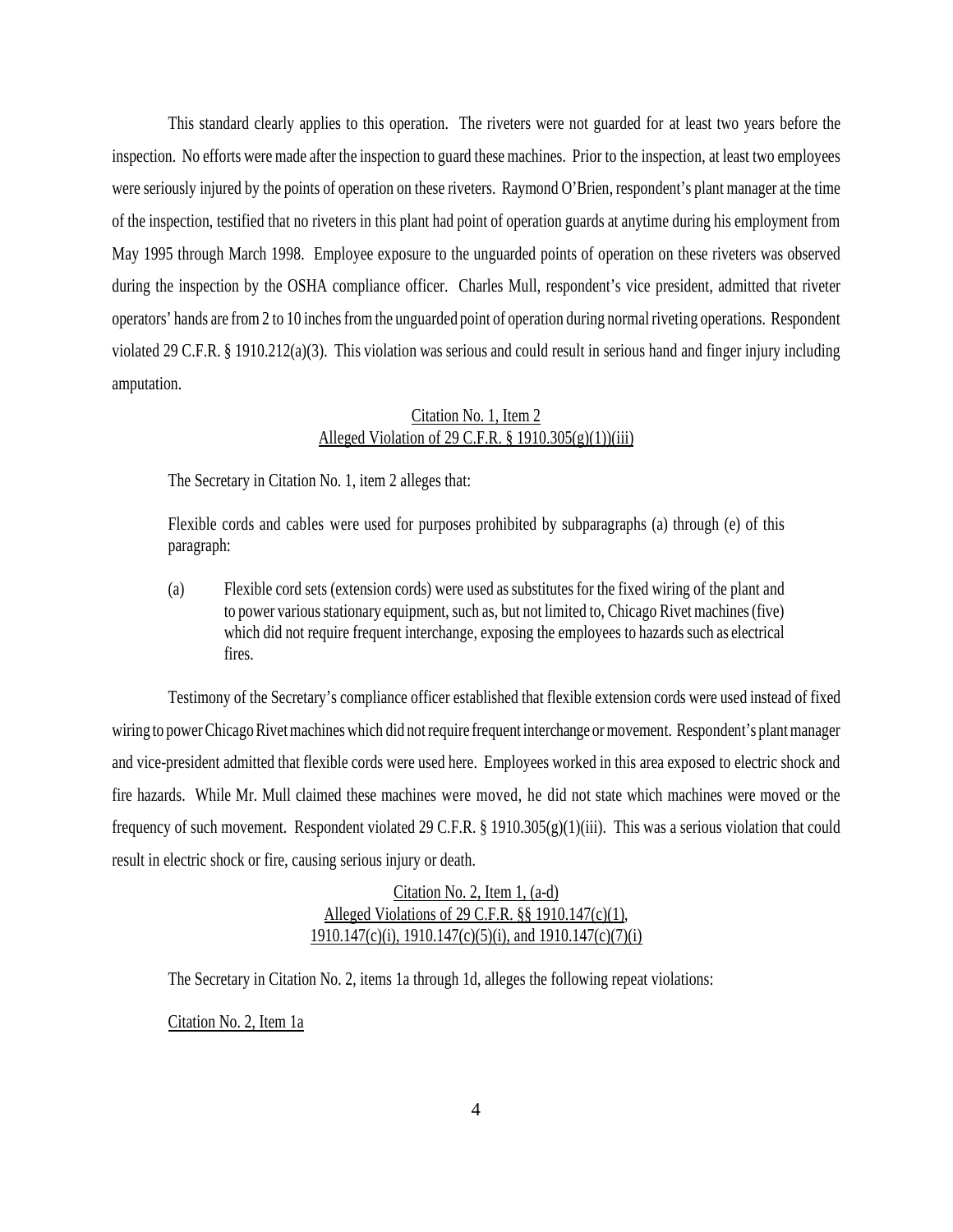29 C.F.R. § 1910.147(c)(1): The employer did not establish a program consisting of an energy control procedure and employee training to ensure that before an employee performed any servicing or maintenance on a machine or equipment where the unexpected energizing, start up or release of stored energy could occur and cause injury, the machine or equipment would be isolated, and rendered inoperative in accordance with the specific procedures required by 29 C.F.R. § 1910.147(c)(4):

(a) In the Assembly, Welding and Press Department: a written energy control procedure was not developed for employees performing maintenance and repair of machines and equipment including, but not limited to the Federal mechanical power press, serial number 5612; the Niagara mechanical power press, no serial number; and the inclined Bliss mechanical power press, no serial number.

WORLDWIDE MANUFACTURING, INC., WAS CITED FOR A VIOLATION OF THE IDENTICAL OCCUPATIONAL SAFETY AND HEALTH STANDARD C.F.R. § 1910.147(c)(1) PER OSHA INSPECTION 113886188 CITATION NUMBER 1, ITEM NUMBER 1a, ISSUED ON 4/12/95 AT THE SAME **FACILITY** 

### Citation No. 2, Item 1b

29 C.F.R. § 1910.147(c)(4)(i): Procedures were not developed, documented and utilized for the control of potentially hazardous energy when employees were engaged in activities covered by this section:

(a) In the Assembly, Welding and Press Department: a written machine specific lockout procedure was not developed for employees performing maintenance and repair of machines and equipment including, but not limited to the Federal mechanical power press, serial number 5612; the Niagara mechanical power press, no serial number; and the inclined Bliss mechanical power press, no serial number.

WORLDWIDE MANUFACTURING, INC., WAS CITED FOR A VIOLATION OF THE IDENTICAL OCCUPATIONAL SAFETY AND HEALTH STANDARD C.F.R. § 1910.147(c)(4)(i) PER OSHA INSPECTION 113886188 CITATION NUMBER 1, ITEM NUMBER 1b, ISSUED ON 4/12/95 AT THE SAME FACILITY.

### Citation No. 2, Item 1c

29 C.F.R. § 1910.147(c)(5)(i): Locks, tags, chains, wedges, key blocks, adapter pins, self-locking fasteners, or other hardware were not provided by the employer for isolating, securing, or blocking of machines or equipment from energy sources: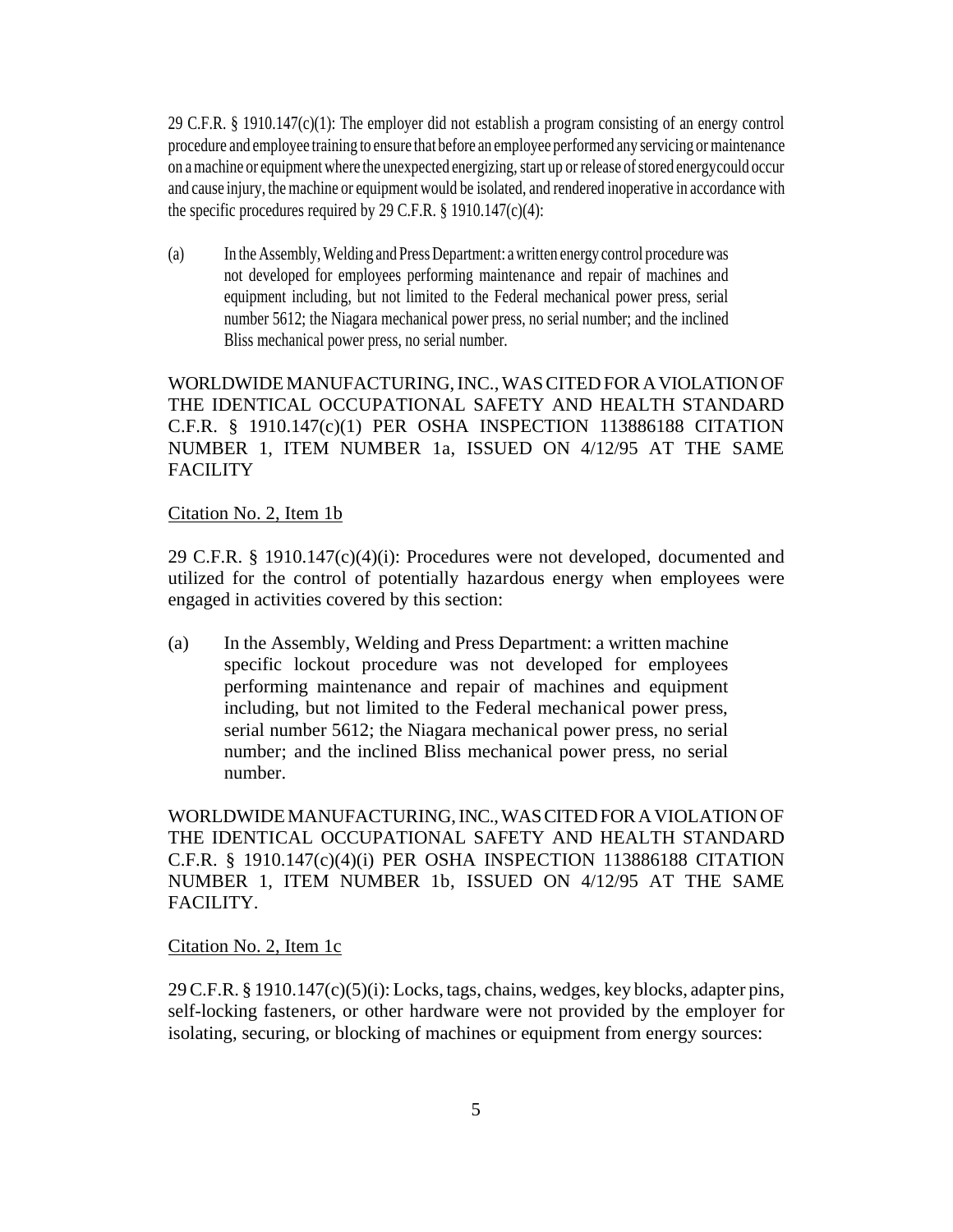(a) In the Assembly, Welding and Press Department: no locks or other hardware were provided for employees performing maintenance and repair of machines and equipment including, but not limited to the Federal mechanical power press, serial number 5612; the Niagara mechanical power press, no serial number; and the inclined Bliss mechanical power press, no serial number.

WORLDWIDE MANUFACTURING, INC., WAS CITED FOR A VIOLATION OF THE IDENTICAL OCCUPATIONAL SAFETY AND HEALTH STANDARD C.F.R. § 1910.147(c)(5)(i) PER OSHA INSPECTION 113886188 CITATION NUMBER 1, ITEM NUMBER 1c, ISSUED ON 4/12/95 AT THE SAME FACILITY.

## Citation No. 2, Item 1d

29 C.F.R. § 1910.147(c)(7)(i): The employer did not provide adequate training to ensure that the purpose and function of the energy control program was understood by employees:

(a) In the Assembly, Welding and Press Department: lockout training was not provided for employees performing maintenance and repair of machines and equipment including, but not limited to the Federal mechanical power press, serial number 5612; the Niagara mechanical power press, no serial number; and the inclined Bliss mechanical power press, no serial number.

WORLDWIDE MANUFACTURING, INC., WAS CITED FOR A VIOLATION OF THE IDENTICAL OCCUPATIONAL SAFETY AND HEALTH STANDARD C.F.R. § 1910.147(c)(7)(i) PER OSHA INSPECTION 113886188 CITATION NUMBER 1, ITEM NUMBER 1d, ISSUED ON 4/12/95 AT THE SAME FACILITY.

The compliance officer observed the conditions which are the basis for the violations alleged in Citation No. 2, items 1a through 1d. Her testimony was essentially uncontroverted at the hearing.

## Items 1a and 1b

With regard to items 1a and 1b, OSHA's compliance officer testified that she observed a press operator reaching into the press to remove a stuck part without first turning off the press. He had previously been told by management to turn it off before removing parts. The plant manager gave varying methods as to how he would de-energize these machines. Respondent clearly had not established a written energy control procedure or specific lockout procedure for employees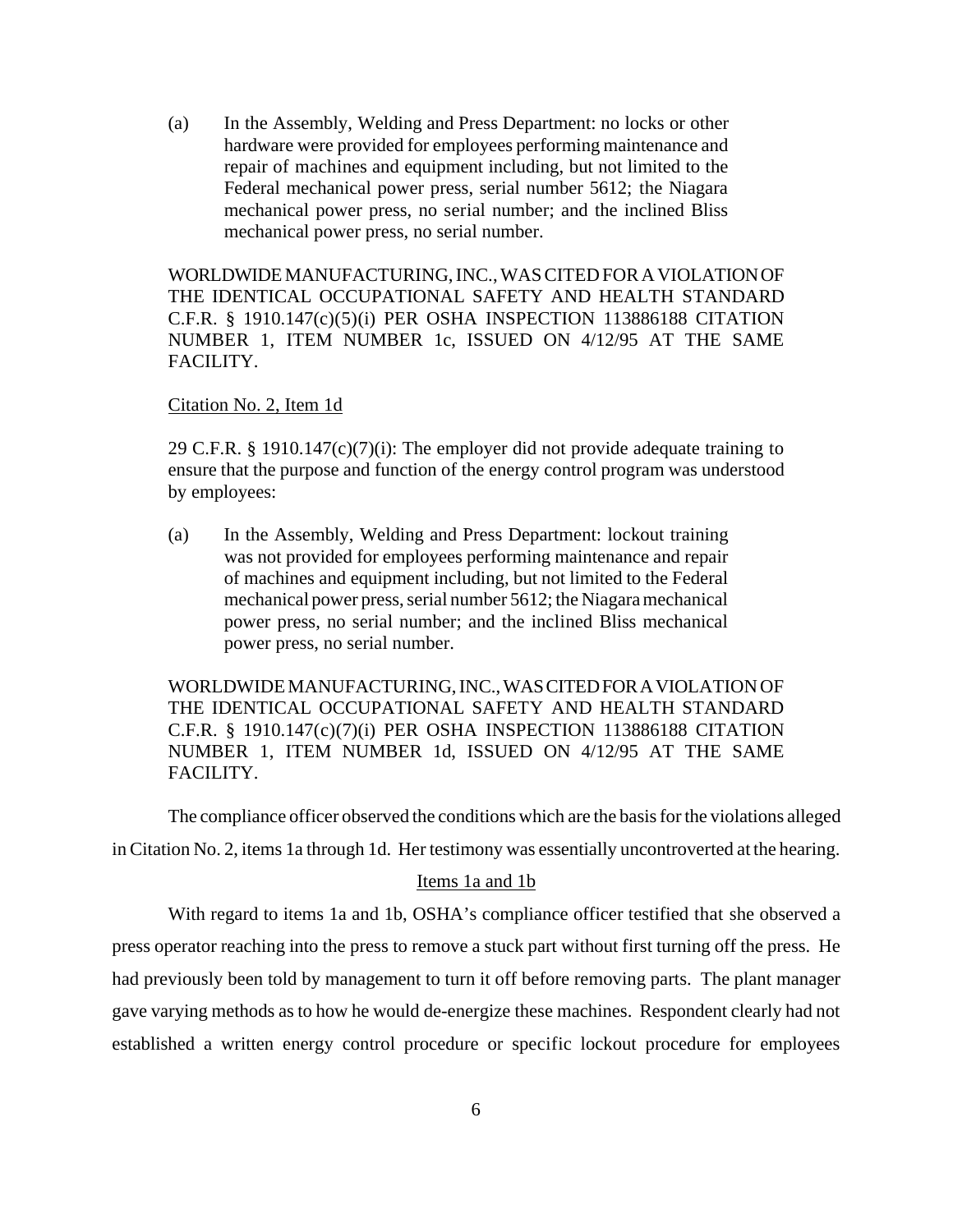performing maintenance. Employees received no training in such procedures. The plant manager, Mr. O'Brien, testified operators often removed materials from presses. While he told them to turn off the machines before removing parts, respondent did not establish a lockout/tagout procedure and provided no materials or training for employees on such procedures. Charles Mull, respondent's vice-president, testified that the respondent did not establish a written program until November 1997, nine months after this inspection. Respondent was cited for these violations in April 1995, in the same facility. Respondent violated 29 C.F.R. §§ 1910.147(c)(1) and 1910.147(c)(4)(i). These violations could result in death or serious injury.

## Item 1c

The compliance officer testified that Mr. O'Brien admitted during the inspection that respondent had no locks in the plant. Mr. O'Brien testified that no locks or tags were available in the plant until February, 1998, one year after the inspection. Disconnect switches were not even capable of being locked out until that time. Respondent was cited for this violation in April 1995, in the same facility. Respondent violated 29 C.F.R. § 1910.147(c)(5)(i).

#### Item 1d

The compliance officer testified that Mr. O'Brien admitted during the inspection that no lockout training was provided to employees. He only talked to them about turning off the machines before removing parts or performing other maintenance. Mr. O'Brien also testified that no such training was provided. Respondent was cited for this violation at this facility in April 1995. Respondent violated 29 C.F.R. § 1910.147(c)(7)(i).

## Citation No. 2, Item 2 Alleged Violation of 29 C.F.R. § 1910.217(b)(8)(i)

The Secretary in Repeat Citation No. 2, Item 2, alleges that:

Power press control system(s) on mechanical power press(es) were not provided with main power disconnect switch(es), capable of being locked only in the off position:

- (a) In the Assembly, Welding and Press Department: for mechanical power presses including, but not limited to:
	- (1) The Federal mechanical power press, serial number 5612.
	- (2) The Niagara mechanical power press, no serial number.
	- (3) The inclined Bliss mechanical power press, no serial number.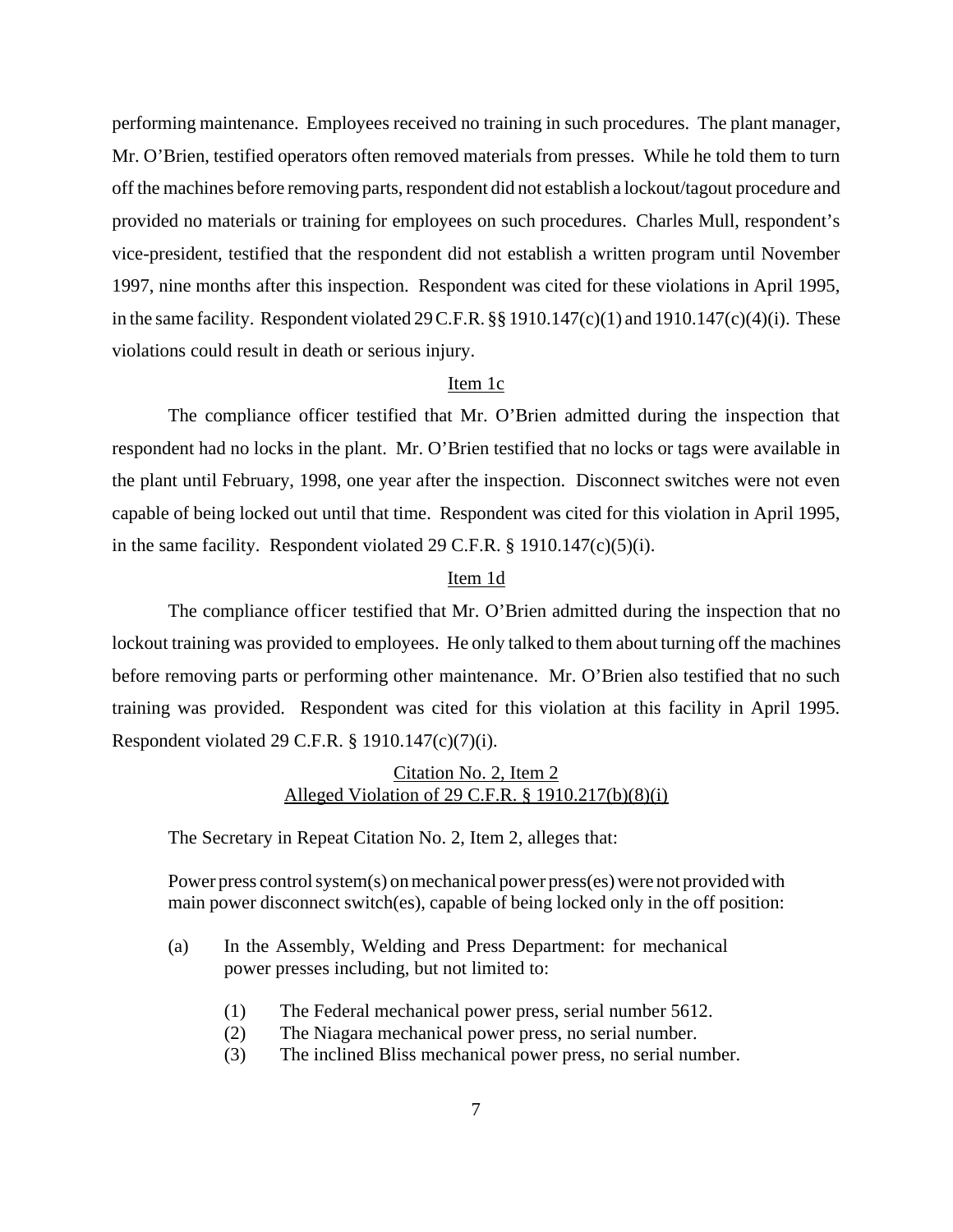WORLDWIDE MANUFACTURING, INC., WAS CITED FOR A VIOLATION OF THE IDENTICAL OCCUPATIONAL SAFETY AND HEALTH STANDARD C.F.R. § 1910.217(b)(8)(i) PER OSHA INSPECTION 113886188 CITATION NUMBER 1, ITEM NUMBER 4, ISSUED ON 4/12/95 AT THE SAME FACILITY.

The compliance officer testified that she observed the mechanical power presses and found that they had no power disconnect switches capable of being locked in the off position. She testified that locks keep the machines from being energized. Mr. O'Brien admitted that there were no locks in the plant. Mr. O'Brien testified that the disconnect switches were not capable of being locked out until February 1998. Also, no locks or tags were available until that time, one year after the inspection in this case. Respondent was cited for this condition in this plant in April 1995. Respondent violated 29 C.F.R. § 1910.217(b)(8)(i).

## Citation No. 2, Item 3 Alleged Violation of 29 C.F.R. § 1910.217(b)(8)(iii)

The Secretary in Repeat Citation No. 2, item 3, alleges that:

Mechanical power press control(s) did not incorporate a type of drive motor starter that would disconnect the drive motor from the power source in the event of control voltage or power source failure and require operation of the motor start button to restart the motor when voltage conditions were restored to normal:

- (a) In the Assembly, Welding and Press Department: for mechanical power presses including, but not limited to:
	- (1) The Niagara mechanical power press, no serial number.
	- (2) The inclined Bliss mechanical power press, no serial number.

WORLDWIDE MANUFACTURING, INC., WAS CITED FOR A VIOLATION OF THE IDENTICAL OCCUPATIONAL SAFETY AND HEALTH STANDARD C.F.R. § 1910.147(b)(8)(iii) PER OSHA INSPECTION 113886188 CITATION NUMBER 1, ITEM NUMBER 5, ISSUED ON 4/12/95 AT THE SAME FACILITY.

The compliance officer testified that during her inspection, she found only one mechanical power press that had a drive motor starter that would disconnect the drive motor from the power source in the event of a power outage. She observed at least two other machines, the Niagara Press and the Bliss Press without this disconnect. This condition was cited at this facility in April 1995,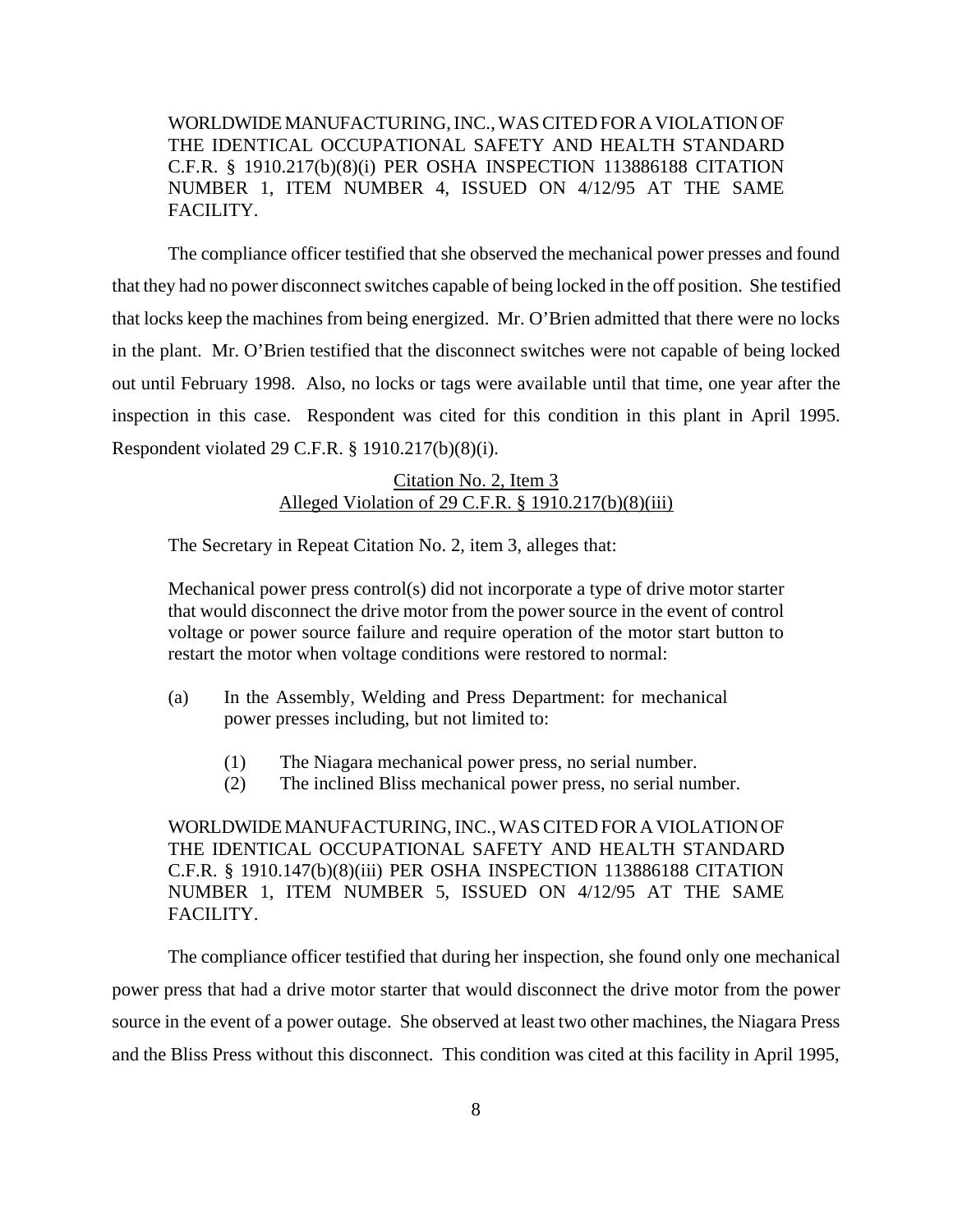when no machines had starters with disconnects. Mr. O'Brien admitted during the inspection that respondent bought only one starter with a disconnect after that inspection. At the hearing, the compliance officer explained that the disconnect prevents the press from automatically re-starting when power is restored. This would prevent serious crushing injuries to employees. Respondent clearly violated this standard.

## Citation No. 2, Item 4 Alleged Violation of 29 C.F.R.  $\S$  1910.217(c)(2)(i)(a)

The Secretary in Repeat Citation No. 2, item 4, alleges that:

Point of operations guard(s) on mechanical power press(es) did not prevent entry of hands or fingers into the point of operation by reaching through, over, under or around the guard(s):

- (a) In the Assembly, Welding and Press Department: for mechanical power presses including, but not limited to:
	- (1) The Federal mechanical power press, serial number 5612.
	- (2) The Niagara mechanical power press, no serial number.
	- (3) The inclined Bliss mechanical power press, no serial number.

WORLDWIDE MANUFACTURING, INC., WAS CITED FOR A SUBSTANTIALLY SIMILAR VIOLATION OF OCCUPATIONAL SAFETY AND HEALTH STANDARD C.F.R. § 1910.217(c)(2)(i)(a) PER OSHA INSPECTION 113886188 CITATION NUMBER 1, ITEM NUMBER 6, ISSUED ON 4/12/95 AT THE SAME FACILITY.

The compliance officer testified that the Federal, Niagara and Bliss mechanical power presses, at the time of inspection, had point of operation guards with large openings on top and sides that would allow entry of hands and fingers into the points-of-operation. Two had top gaps of 3 inches and one of 7 inches. On the sides, the gaps were 5 inches. This testimony is supported by the photographic evidence that clearly shows these openings. In April 1995, respondent was cited for having no point of operation guards on mechanical power presses. Here, while there are guards in place, they don't protect employee hands or fingers from contact with the same hazardous condition. The violative conditions are similar and the hazards are identical. The unguarded points of operation could result in serious injury, including crushed hands and fingers and amputation. Respondent violated 29 C.F.R. § 1910.217(c)(2)(i)(a).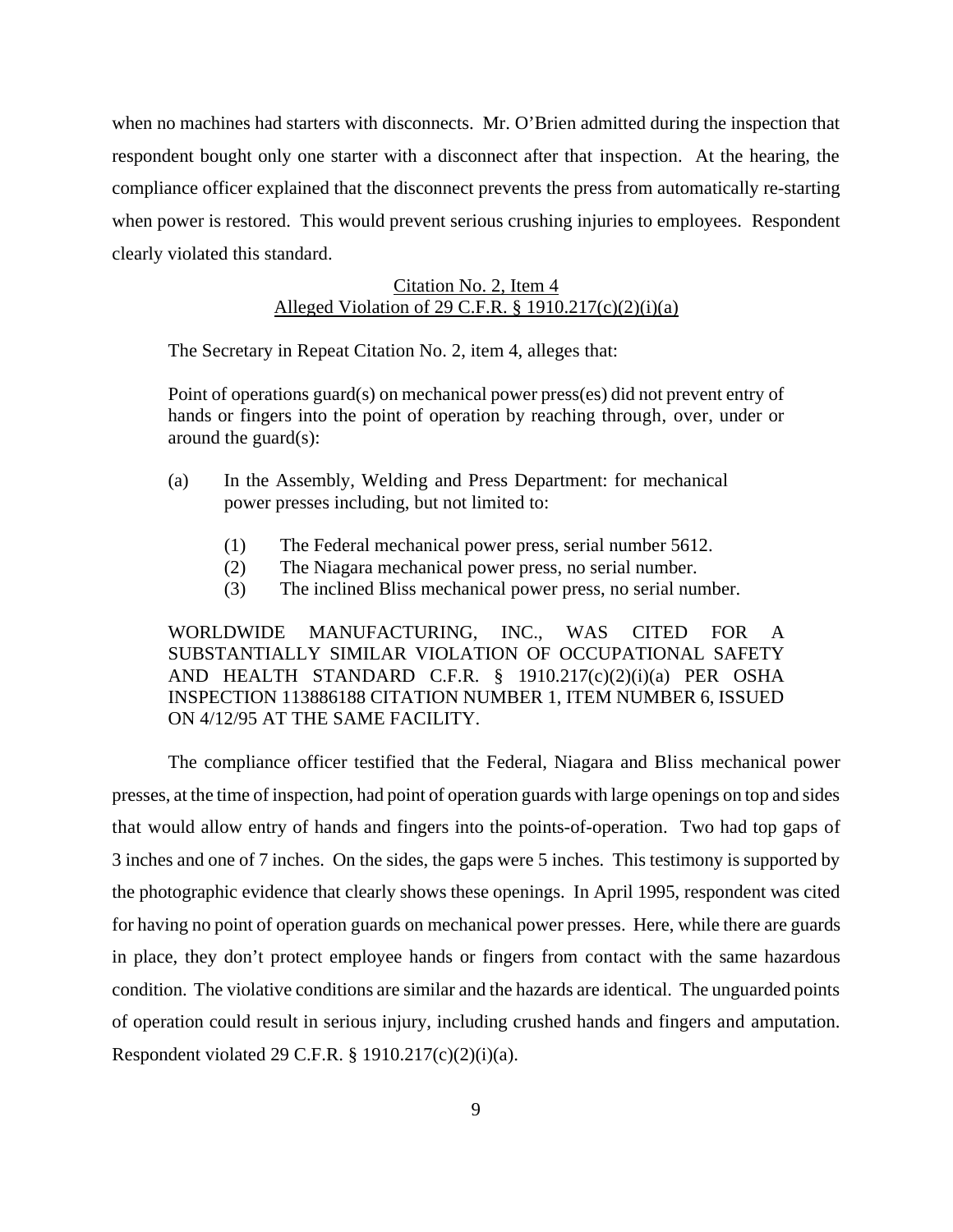## Citation No. 3, Item 1 Alleged Violation of 29 C.F.R. § 1904.2(a)

The Secretary in Citation No. 3, item 1, alleges an "other" violation as follows:

The log and summary of occupational injuries and illnesses (OSHA Form No. 200 or its equivalent) was not completed in the detail provided in the form and the instructions contained therein:

(a) At Worldwide Manufacturing, Inc., the OSHA 200 logs for years 1995 and 1996 did not have descriptions of the injuries or illness in column (f) there were no totals at the bottom, and the 1996 OSHA 200 log was not posted in February 1997.

At the hearing, the compliance officer gave detailed testimony as to the deficiencies in respondent's log and summary of occupational injuries and illnesses. Specifically, after reviewing the original forms at respondent's plant, she found inaccurate descriptions of affected employees, no totals of injuries listed, no certification of accuracy and no signature. This testimony was uncontroverted and verified by review of the documentary evidence. Respondent violated this standard. No penalty was proposed for this "other" violation.

Complainant has proven all elements of the violations alleged in Citation Nos. 1, 2 and 3., including applicability of the standards, employer noncompliance, employee access and employer knowledge. The violations alleged in Citation No. 1, items 1 and 2, are found to be serious violations which could result in death or serious physical harm.

The violations alleged in Citation No. 2, items 1a through 1d, 2, 3 and 4, are found to be repeat violations in that respondent was cited at this plant in 1995 for the same or similar violations. Those 1995 citations became a final order of the Commission prior to this inspection.

A violation is a repeated violation under section 17(a) of the Act if, at the time of the alleged repeated violation, there was a Commission final order against the same employer for a substantially similar violation. *Potlatch Corp.,* 7 BNA OSHC 1061, 1063, 1979 CCH OSHD ¶ 23,294, p. 28, 171 (No. 16183, 1979). Unless the violation involves a general standard, the Secretary established substantial similarity, prima facie, by showing that both violations are of the same standard. *Monitor Constr. Co.,* 16 BNA OSHC 1589, 1594, 1993-95 CCH OSHD ¶ 30,338, p. 41,825 (No. 91-1807).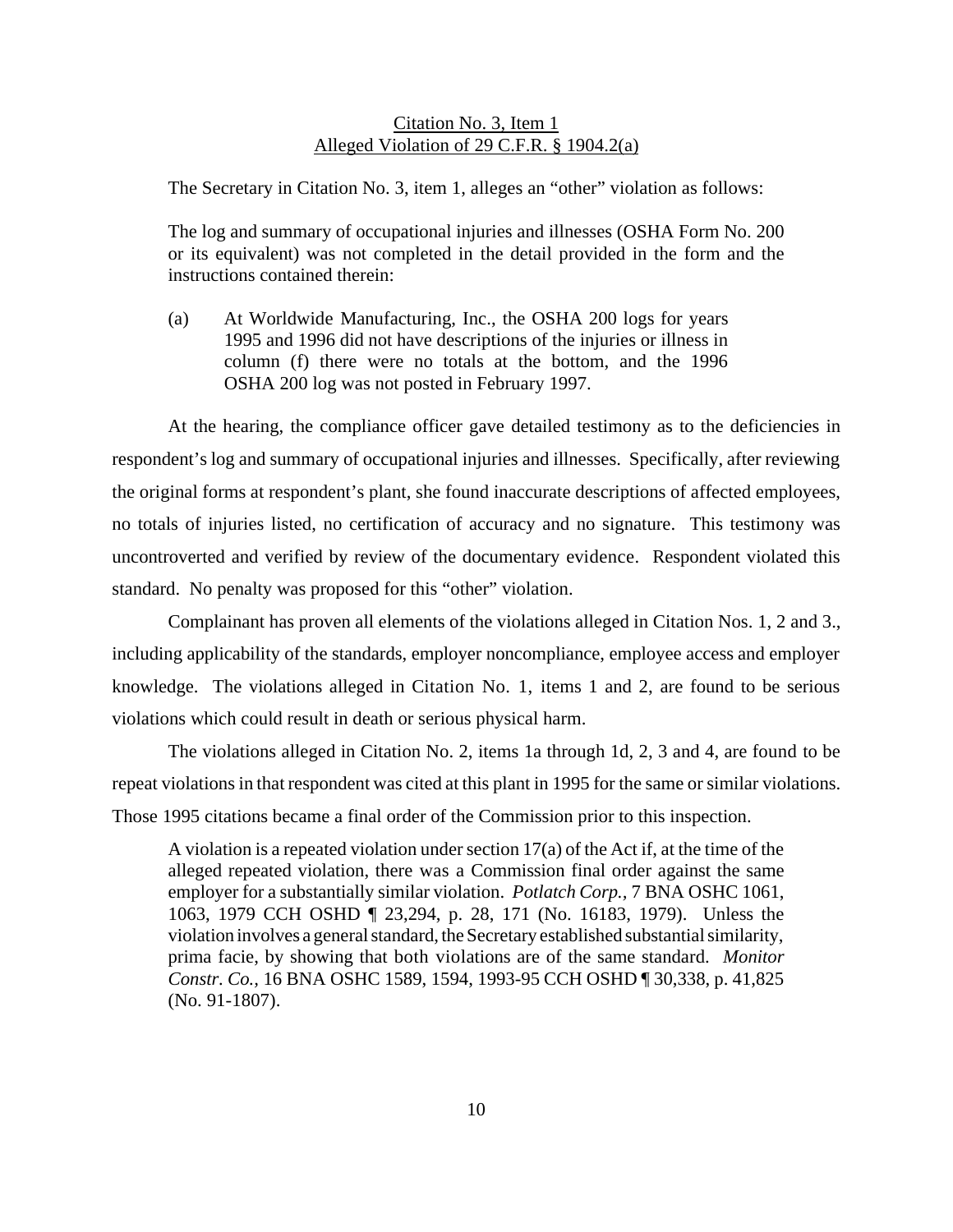The Secretary proved that the violations listed in items 1a through 1d, 2 and 3 of Citation No. 2 were of the same standards as those cited in this plant in 1995 referenced in those items, which became a final order of the Commission prior to the occurrence of the current violations.

A violation is properly characterized as repeated if at the time of the alleged violation there was a Commission final order against the same employer for a substantially similar violation. If the previously cited standard is different, the Secretary has the burden of proving that there is substantially similar. The principal factor in establishing substantial similarity is the similarity of the hazards. *Stone Container Corp.,* 14 BNA OSHC 1757, 1762 (No. 88-310, 1990).

The violation listed in item 4 of Citation No. 2 is substantially similar to the violation cited in 1995 referenced in item 4. In 1995, respondent was cited for no point of operation guards. In 1997, it was cited for inadequate guards. The hazard is the same, specifically hand and finger contact with the point-of-operation of the mechanical power presses.

#### **Willfulness**

The Secretary's motion to amend her complaint and citation to allege willful violations for Citation No. 2, items 1a through 1d, 2, 3 and 4, was granted. A determination must now be made as to whether those violations were, in fact, willful.

The Secretary contends that respondent willfully violated 29 C.F.R. §§ 1910.147(c)(1), 1910.147(c)(4)(i), 1910.147(c)(5)(i), 1910.147(c)(7)(i), 1910.217(b)(8)(i), 1910.217(b)(8)(iii) and  $1910.217(c)(2)(i)(a)$ .

A willful violation of the Occupational Safety and Health Action of 1970, 29 U.S.C. §§ 651-678 ("the Act"), is one committed with an "intentional, knowing or voluntary disregard for the requirements of the Act or with plain indifference to employee safety." *L. E. Myers*, 16 BNA OSHC 1037, 1046, 1993-95 CCH OSHD ¶ 30,016, pp. 41, 123, 41,132 (*quoting Williams Enterp*., 13 BNA OSHC 1249, 1256, 1986-87 CCH OSHD ¶ 27,893, p. 36,589 (No. 85-355, 1987)). "It is differentiated from other types of violations by a heightened awareness -- of the illegality of the conduct or conditions -- and by a state of mind -- conscious disregard or plain indifference." *General Motors Corp., Electro-Motive Div*., 14 BNA OSHC 2064, 2068, 1991-93 CCH OSHD ¶ 29,240, p. 39,168 (No. 82-630, 1991) (consolidated).

*Mobile Premix Concrete, Inc.,* 18 BNA OSHC 1010, 1013, 1997 CCH OSHD ¶ 31,416, p. 44,405 (No. 95-192, 1997).

In April 1995, respondent was cited for the same standards and violative conditions as those cited in this case in Citation No. 2, items 1a through 1d, 2 and 3. While it was cited previously for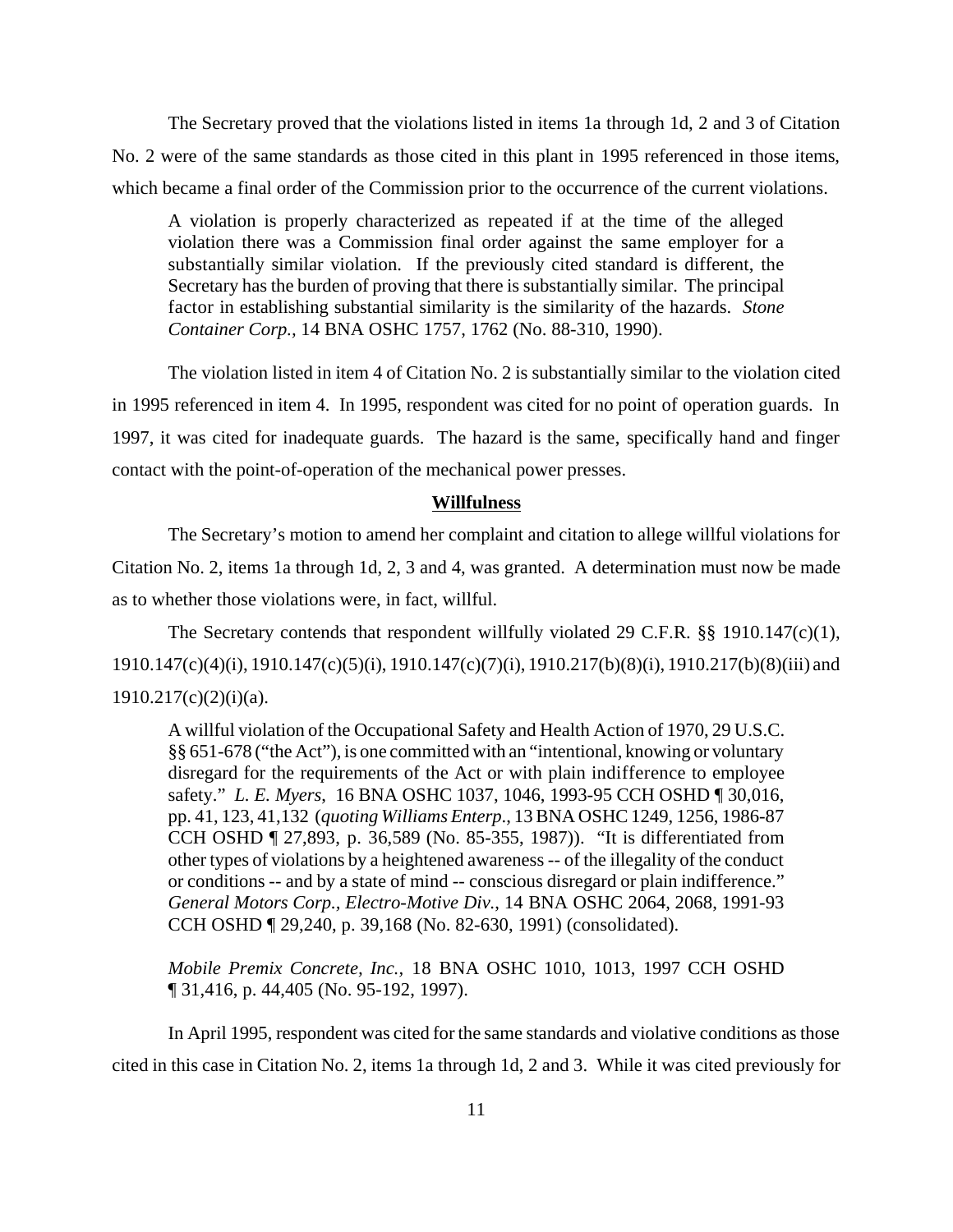violation of a standard subsection different than that found in item 4 of Citation No. 2, the hazardous conditions were the same. Respondent was aware of the requirements of all previously cited standards and was on notice that the violative conditions existed at least as early as April 1995.

Given this notice and awareness, respondent continued its refusal to comply with the standards or to correct the hazardous conditions. It never developed a lockout program or procedures or trained employees prior to the 1997 inspection. The plant manager, Mr. O'Brien, admitted during the 1997 inspection that there were no locks or tags in the plant. Mr. O'Brien testified there were no locks or tags available until February 1998, one year after the inspection in this case. He further testified that respondent's owner, Jerry Librach, made no attempt to comply with OSHA standards or protect employees until February 1998. Subsequent to the 1995 inspection, Mr. Librach made a conscious decision to place a disconnect on the drive motor starter of only one mechanical power press. All others had no such protection.

After the 1995 inspection, an employee's hand was caught in the point of operation of a punch press. Respondent took no action before or after this incident to guard this condition. Respondent tried to convey the appearance of compliance during plant inspections by insurance carriers and OSHA, but knowingly removed the guards when these visitors left. Mr. O'Brien, the plant manager, testified regarding respondent's attitude toward safety as follows:

- Q. Again, with respect to these mechanical power presses, and again during the time frame January of 1997 up until the OSHA inspection of February of 1997, were the mechanical power presses equipped with guards at the point of operation?
- A. After the February, January -- say it again.
- Q. 1997. Prior that time frame when the OSHA inspection occurred.
- A. I had fabricated guards for them, yes.
- Q. And were those guards ever removed?
- A. Yes
- Q. And under what circumstances were the guards removed?
- A. If there was going to be an insurance company or OSHA inspection, they were installed.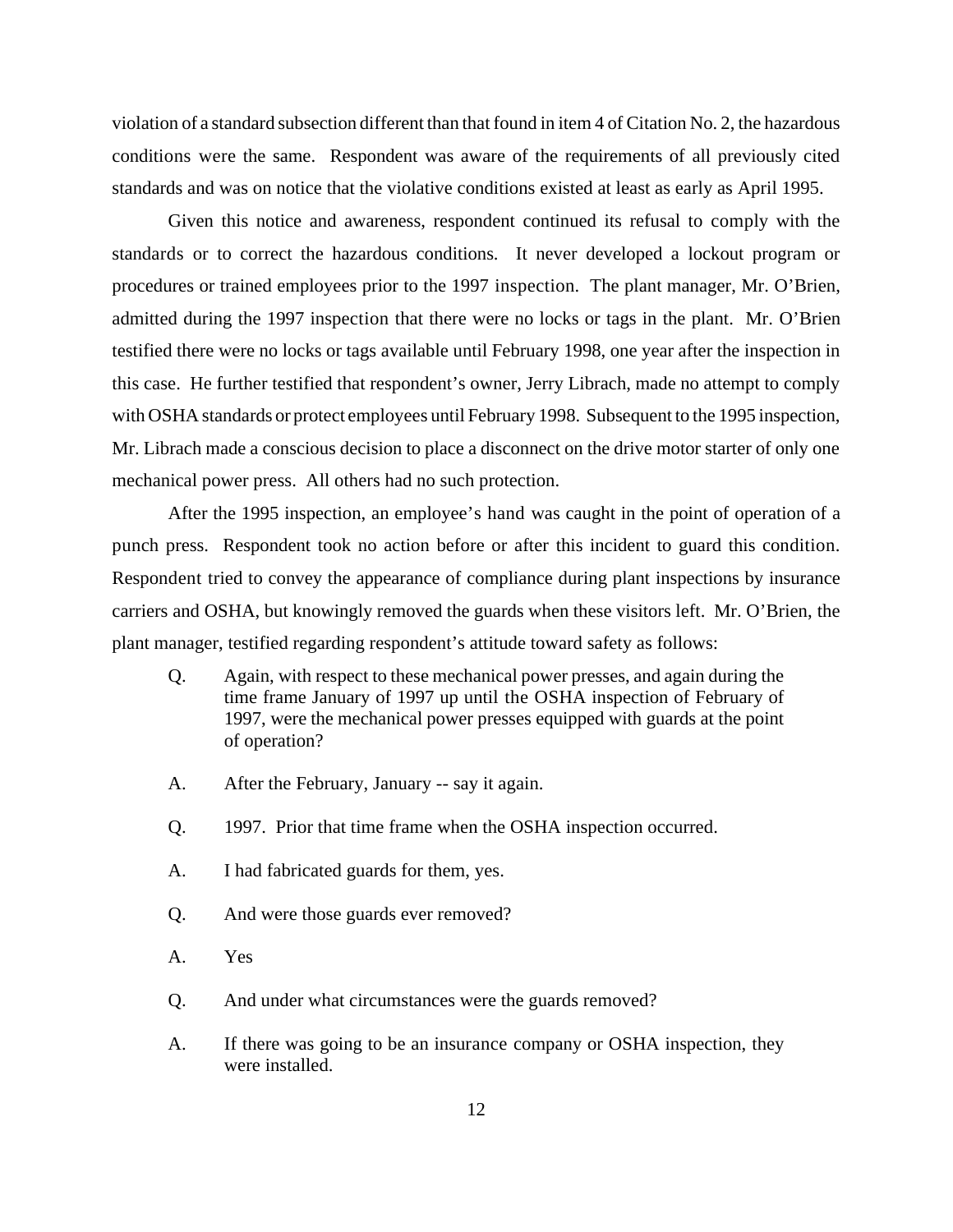- Q. So, during the normal course of production, were the guards in place:
- A. No.
- Q. And why was that the case?
- A. That was Mr. Librach's order. He said guards would just slow down production.
- Q. And so you were instructed to only put them on the machine when an OSHA inspector or Workers' Comp. insurance carrier was coming to do an inspection?
- A. That is true.

Mr. Mull, respondent's vice-president, testified that respondent had no lockout/tagout program until November 1997. OSHA's compliance officer testified that even this program was deficient, being generic and not covering all plant machines.

Three days before hearing in this case, respondent hired a private consultant, Edward Kramer, to visit the plant and advise it regarding safety and help it come into compliance. Mr. Kramer testified that respondent had only the beginning of a safety and health program. While respondent's current attempts to comply are commendable, no such attitude was demonstrated during and prior to the occurrance of the violations now at issue.

Respondent knew of the requirements of the standards at least as early as April 1995. It demonstrated conscious disregard for the requirements of the Act and those standards by its knowing failure to comply with those standards over a prolonged period of time. These actions also show plain indifference to employee safety. For all of the above reasons, I conclude that respondent's violations of Citation No. 2, items 1a through 1d, 2, 3 and 4 are willful. These items were also determined above to be repeat violations. Given the degree of reckless disregard for the requirements of the Act and the plain indifference for employee safety by the respondent, I find that the repeat classification for these violations is included in and subsumed by the willful nature of the violations. I, therefore, conclude that these violations are willful.

### **Penalties**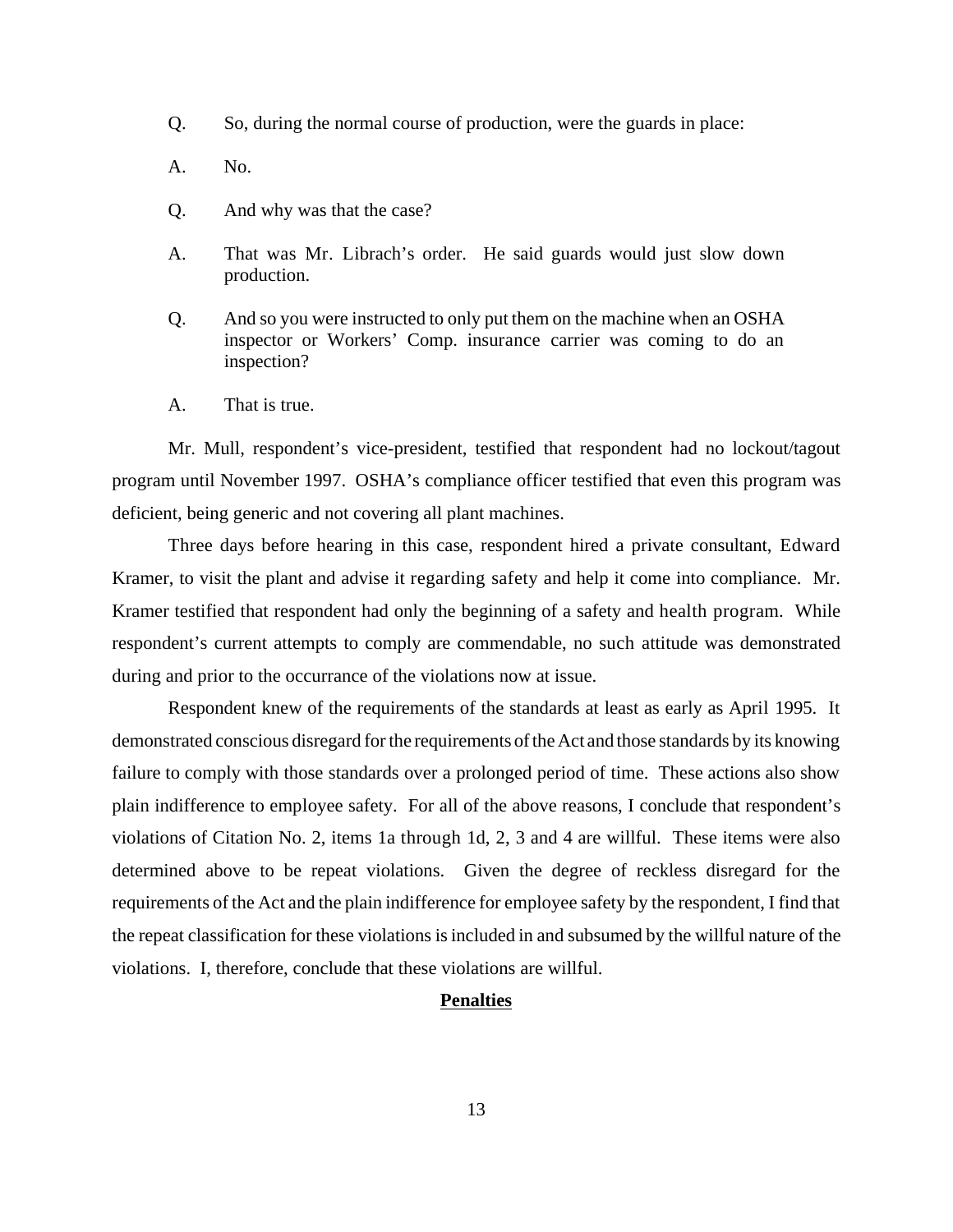Under § 17(j) of the Act in determining the appropriate penalty, the Commission must give due consideration to the size of the employer's business, the gravity of the violation, the good faith of the employer, and the history of previous violations.

At the time of the OSHA inspection, Worldwide had between 17 and 25 employees. Its average number of employees is 24. These violations are of high gravity. If violations occurred, the likely result would be serious injury including amputation and crushed fingers and hands. The classification of items 1a-1d, 2, 3, and 4 of Citation No. 2 as willful mitigates against a finding of good faith for those items. I also find no good faith relating to Citation No. 1, items 1 and 2. The standard requirements are clear and no attempt was made to guard the rivet machines or eliminate the flexible wiring even one year after the inspection.

Respondent has a history of previous violations as discussed above. The only evidence submitted at hearing relating to size of this employer is the number of employees. I must conclude that this is a small manufacturing employer. Upon due consideration of these factors, it is determined that the following penalties totaling \$28,800.00 are appropriate:

For Citation No. 1, item 1, I find a penalty of \$2,800.00 appropriate;

For Citation No. 1, item 2, I find a penalty of \$1,000.00 appropriate;

For Citation No. 2, items 1a-1d, I find a grouped penalty of \$7,000.00 appropriate;

For Citation No. 2, item 2, I find a penalty of \$5,000.00 appropriate;

For Citation No. 2, item 3, I find a penalty of \$5,000.00 appropriate;

For Citation No. 2, item 4, I find a penalty of \$8,000.00 appropriate; and

For Citation No. 3, item 1, no penalty was proposed. I find that appropriate.

## FINDINGS OF FACT AND CONCLUSIONS OF LAW

The foregoing decision constitutes the findings of fact and conclusions of law in accordance with Federal Rule of Civil Procedure 52(a).

#### ORDER

Based upon the foregoing decision, it is hereby ORDERED:

The following violations are affirmed, as classified below, and the following penalties are assessed.